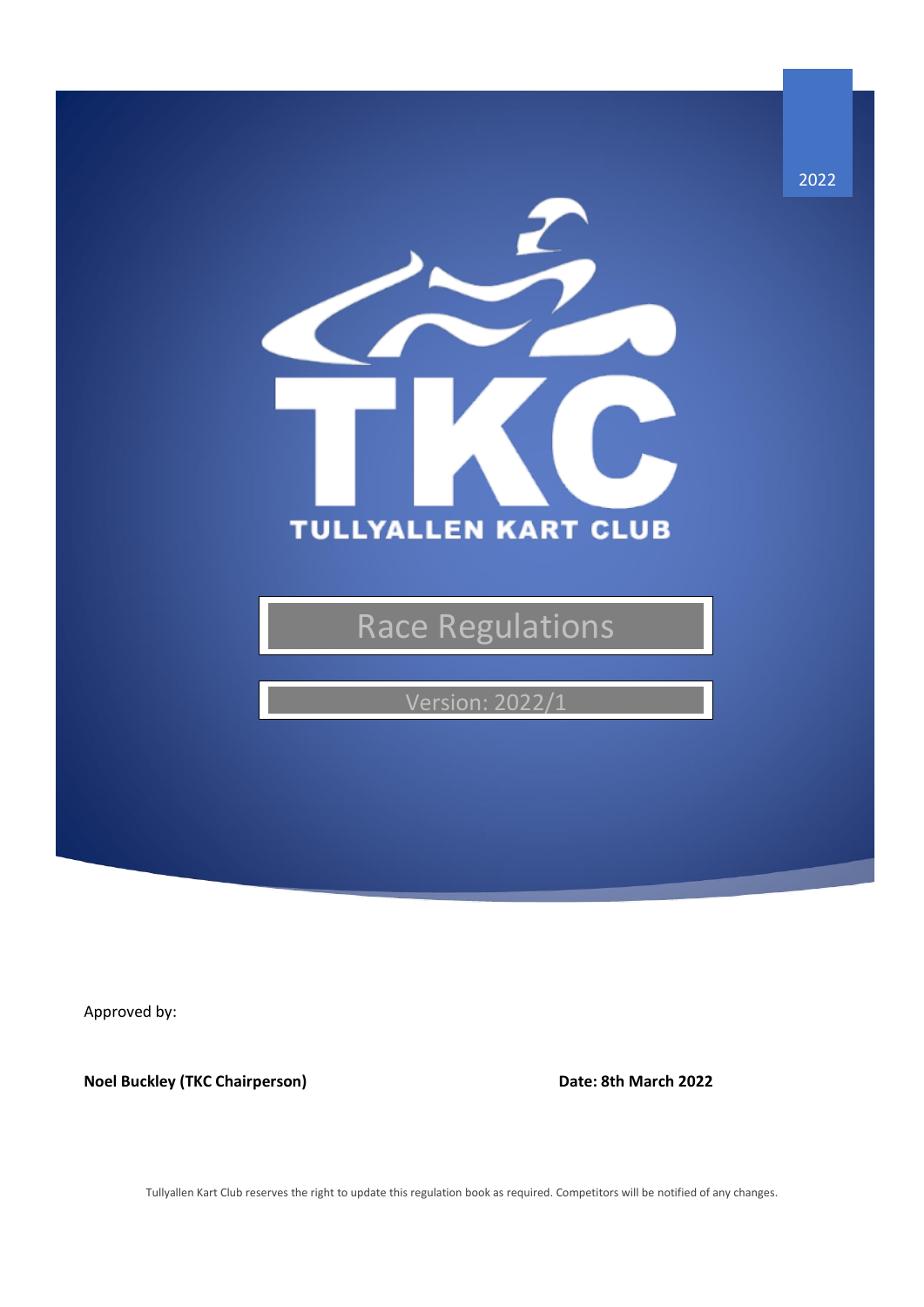## Contents

| 1.  |  |  |  |
|-----|--|--|--|
| 2.  |  |  |  |
| 3.  |  |  |  |
| 4.  |  |  |  |
| 5.  |  |  |  |
| 6.  |  |  |  |
| 7.  |  |  |  |
| 8.  |  |  |  |
| 9.  |  |  |  |
| 10. |  |  |  |
| 11. |  |  |  |
| 12. |  |  |  |
|     |  |  |  |
|     |  |  |  |
|     |  |  |  |
| 16. |  |  |  |
|     |  |  |  |
|     |  |  |  |
| 19. |  |  |  |
|     |  |  |  |
|     |  |  |  |
| 22. |  |  |  |
|     |  |  |  |
|     |  |  |  |
| 25. |  |  |  |
|     |  |  |  |
|     |  |  |  |
|     |  |  |  |
|     |  |  |  |
|     |  |  |  |
|     |  |  |  |
|     |  |  |  |
|     |  |  |  |
|     |  |  |  |
|     |  |  |  |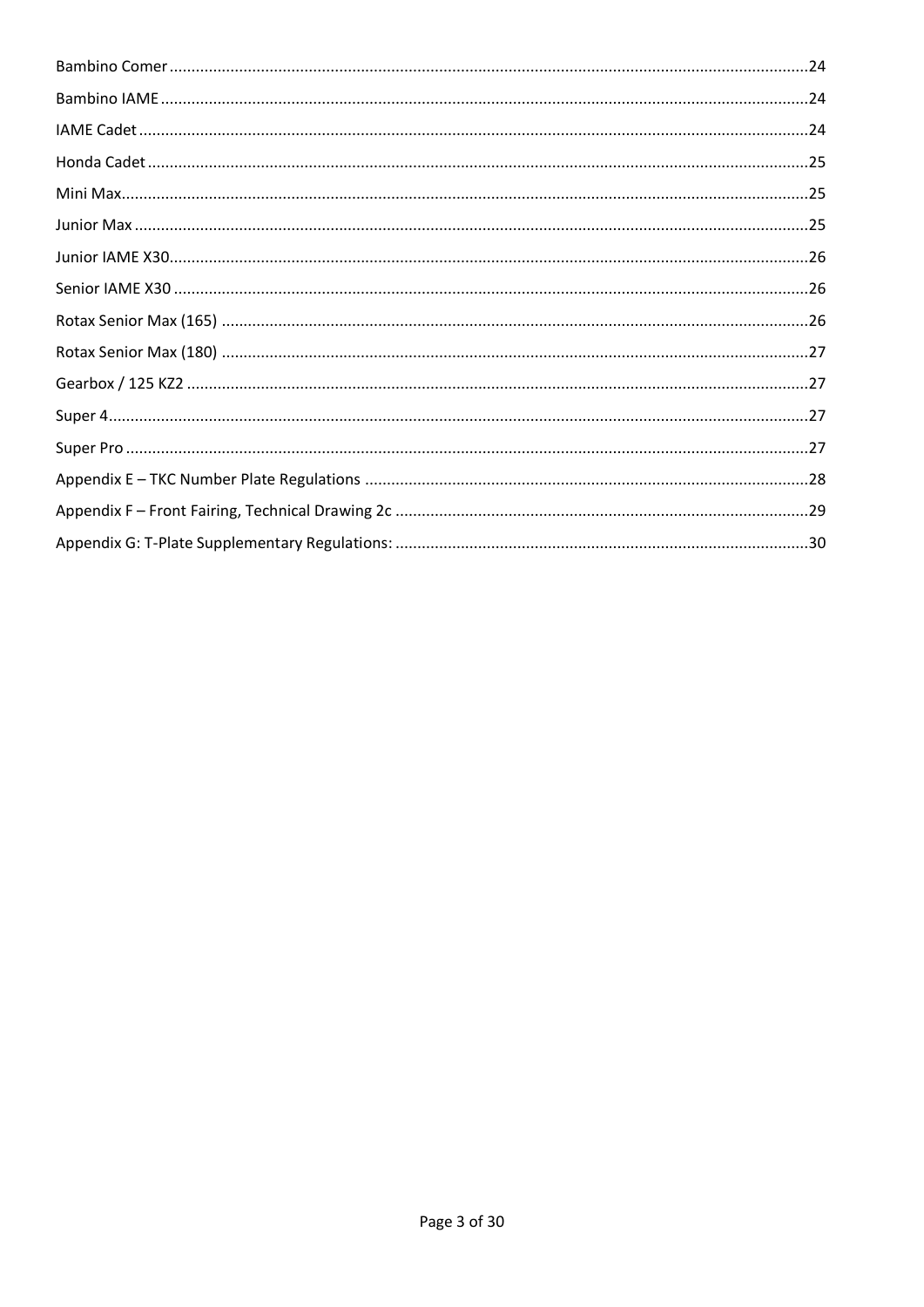## 1. Introduction

<span id="page-3-0"></span>The objective of these regulations is to ensure that Tullyallen Karting Club (TKC) events are carried out in a manner which ensures the safety of competitors and Officials, and which encourages the sport to be competitive and fair for all who take part. To this end, TKC operates to a clubman specification.

TKC reserves the right to reject any request for membership, or where it feels appropriate, terminate the membership of any member, without giving any reason whatsoever.

TKC makes no pretence of having designed a fool-proof set of race regulations. Consequently, these rules and regulations will be periodically reviewed towards safer and fairer competition for all. TKC organised testing days are also subject to all applicable sections of these regulations.

A key rule to remember when reading these Race Regulations is that **"If it doesn't say you can, then assume that you can't"**.

<span id="page-3-1"></span>All enquiries regarding these regulations should be directed towards the CoC or the Chairperson.

## 2. Acquaintance with and Submission to the Regulations

By the mere fact of entering a TKC event, every participant agrees to abide by these regulations (including any supplementary regulations or instructions relating to that event), and above all comply with the instructions, guidance and rulings provided by the Committee, CoC and Officials.

Every person, taking part in a TKC event will be deemed to have, and be recognised as having:

- (a) Made themselves thoroughly acquainted with these Regulations, TKC's COVID-19 Policy & Guidelines and any supplementary rules or instructions that may be in force for a race meeting.
- (b) Submitted themselves without reservation to the consequences resulting from these Regulations and any subsequent alteration thereof.

The Officials at any TKC race meeting will exercise, their powers throughout the entire race meeting.

Drivers will at all times be responsible for the conduct of their pit crews, and any offence committed by a crew member will be chargeable directly to the competitor. The parents, guardians and associates of drivers in the paddock area are classed as pit crew members.

## <span id="page-3-2"></span>3. Fees & Membership

All participants in a TKC event must be fully paid up members of the Club. Club membership is for the duration of the TKC 2022 championship and for the TKC 2022 T-Plate. Entry requests for participation in a TKC event will be rejected where all fees due to the Club have not been paid.

Any member that has been suspended, or has had their membership revoked, because of a penalty, general misconduct or any other breach of these Regulations, is not entitled to any form of reimbursement of their membership fee.

All drivers must register as competitors by completing the registration process online via Alpha timing <https://tkc.alphatiming.co.uk/register/series> with the appropriate fee being paid upon checkout. Membership is not valid until TKC receives both fully completed membership form and fee. Registration does not confirm acceptance into the Championship.

### <span id="page-3-3"></span>4. Insurance

All race participants are required to take out personal accident insurance which has been organised by the Club and is included in the entry fee for each race meeting entered. Competitors should note that the insurance policy in place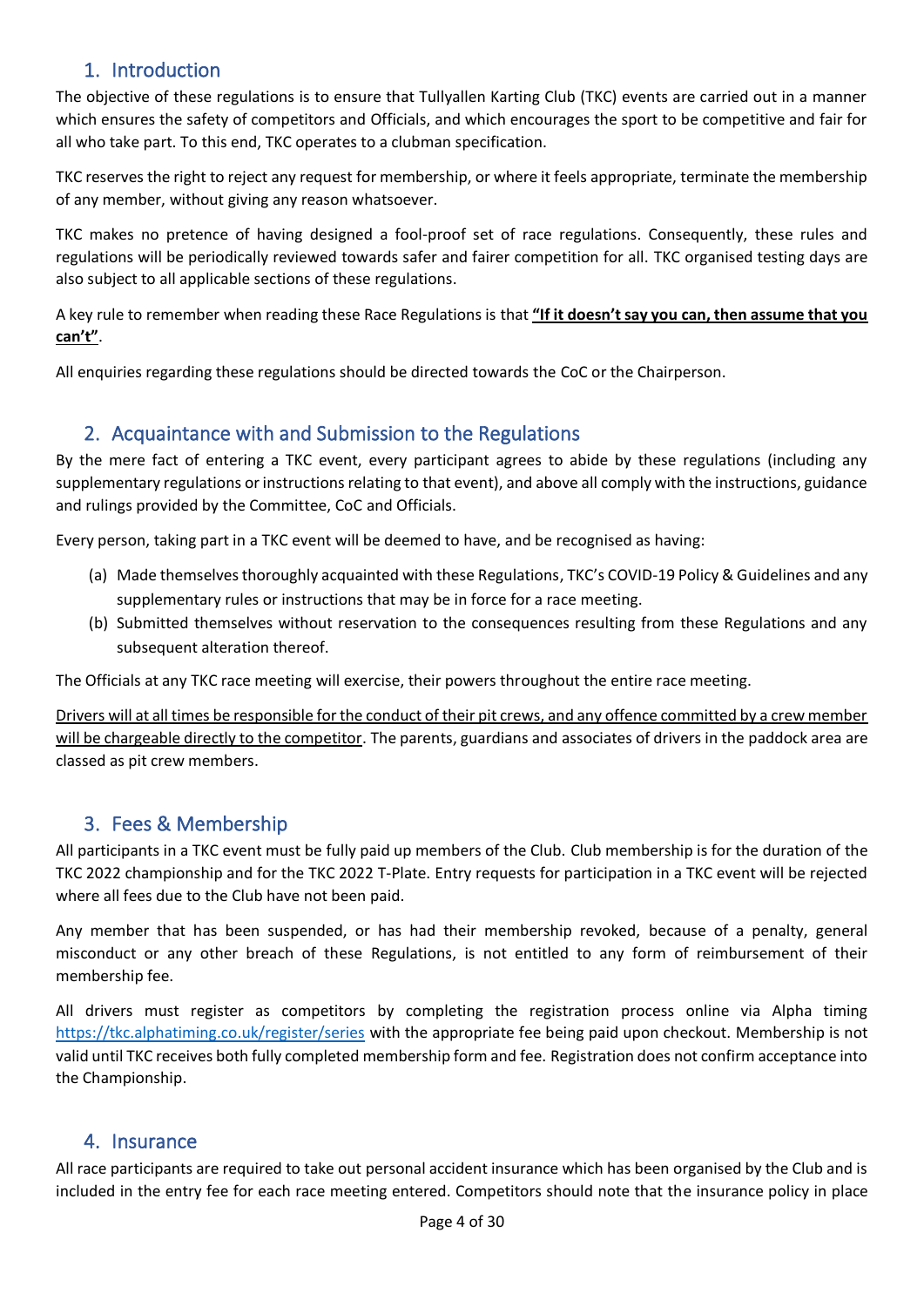provides a basic level of insurance cover. Competitors should therefore review the level of cover provided against their needs and take out additional insurance cover if required.

## <span id="page-4-0"></span>5. Kart Classes & Minimum Weights

| <b>Class</b>                  | <b>Minimum Combined Kart/Driver</b><br>Weight | Age           |
|-------------------------------|-----------------------------------------------|---------------|
| <b>Bambino (Comer)</b>        | 71kg                                          | $5 - 8*$      |
| <b>Bambino (IAME)</b>         | 74kg                                          | $6 - 8 *$     |
| <b>IAME Cadet</b>             | 105kg                                         | $8 - 12 *$    |
| <b>Honda Cadet</b>            | 103kg                                         | $8 - 12*$     |
| <b>Mini Max</b>               | 135kg                                         | $11 - 14$ *   |
| <b>Junior Max</b>             | 148kg                                         | $12 - 16*$    |
| <b>Junior IAME x30</b>        | 145kg                                         | $11 - 15*$    |
| <b>Senior IAME x30</b>        | 164kg***                                      | $15 + * \sim$ |
| <b>Rotax Senior Max (165)</b> | 165kg                                         | $15 +$        |
| <b>Rotax Senior Max (180)</b> | 180 <sub>kg</sub>                             | $16 +$        |
| 125 KZ2 (Gearbox)             | 180 <sub>kg</sub>                             | $15 +$        |
| Super 4                       | 175kg                                         | $16 +$        |
| <b>Super Pro</b>              | 195kg                                         | $16+$         |

#### **Note:**

Or

\*As regards the *upper* age ranges above, this applies to the driver's age on the 1<sup>st</sup> March (e.g. if a Cadet was 12 on the first day of March and became 13 during the Championship he / she can finish the Championship as a Cadet).

 $\Delta$ IAME Cadet - Racing from 8 years of age or from the year of 8<sup>th</sup> birthday with defined experience. Proof must be submitted to the Committee for approval.

~ A Junior driver may be eligible to upgrade to the Senior x30 class in the following circumstances:

- (a) They have reached their 15th birthday on the date of the race meeting,
- (b) They are in the year of their 15th birthday, have completed a minimum of 10 races in Junior x30 or Junior Max with TKC, and / or another karting body to be determined by the Committee, and weigh a minimum of 72kg. This is subject to approval of the TKC Committee. A driver upgrading to a senior class cannot revert to a junior class for subsequent races.

<span id="page-4-1"></span>TKC may ask to see a birth certificate / passport to verify a member's age. Refusal to provide proof of date of birth will result in withdrawal of membership.

## 6. Championships

For all TKC Championship series the following rules and regulations apply:

- (a) Championship will typically consist of 8 rounds, 6 of which will be scoring rounds, with the remaining 2 being dropped rounds.
- (b) Should it become necessary to reduce the total number of rounds in a Championship, for whatever reason, drivers will be informed, and the following adjustments will be made to the dropped rounds:

7 round Championship: 6 scoring rounds, with the remaining 1 being dropped.

6 round Championship: 6 scoring rounds, with no round dropped.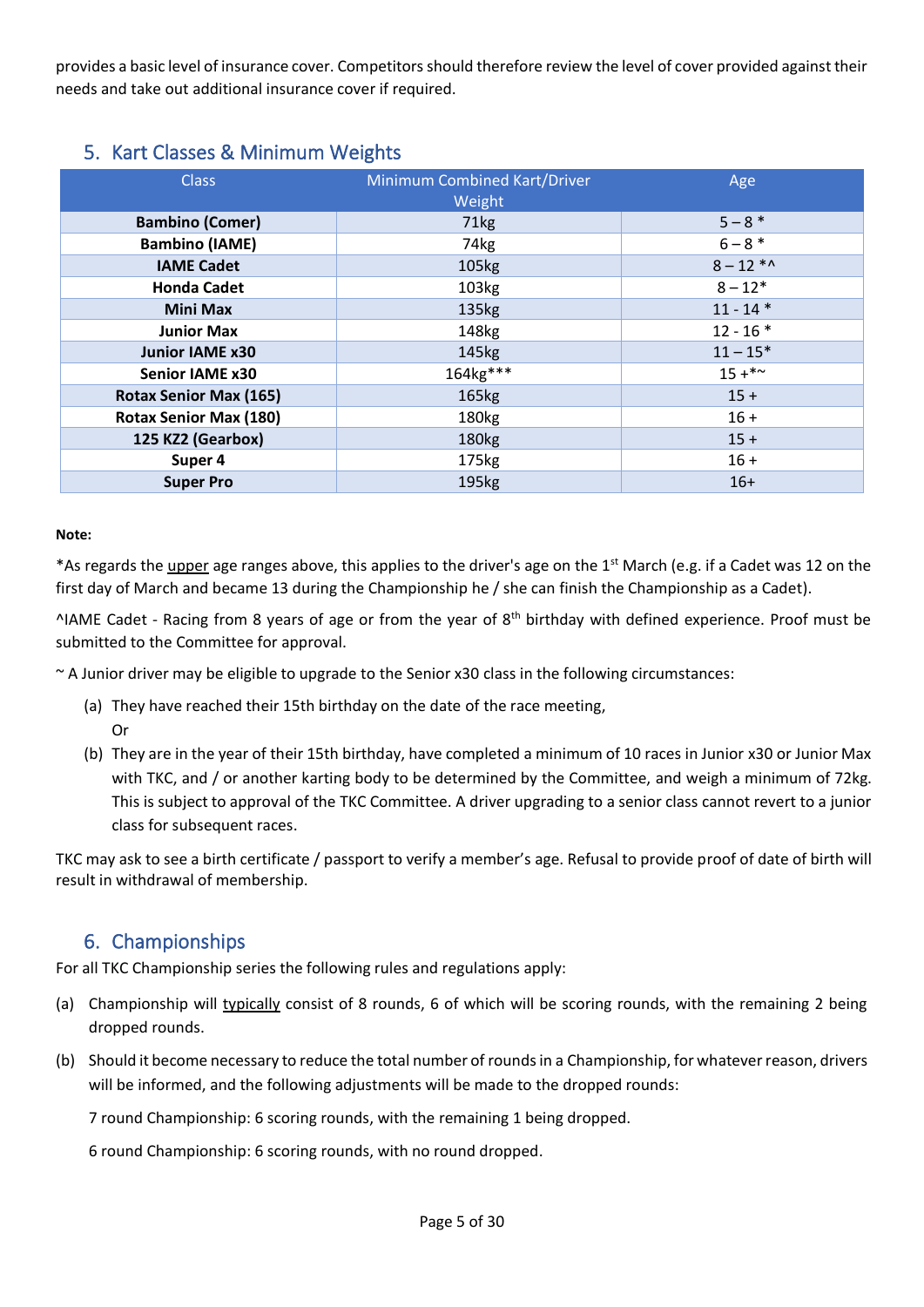- (c) Should a driver be disqualified from a heat or final, or be excluded from participating in a race as a result of a penalty, then that race will have a score of zero and that round will be classified as scoring round.
- (d) Should a driver be disqualified from a round, or be excluded from participating in a round, as a result of a penalty then that round will have a score of zero and will be classified as a scoring round.
- (e) All points are provisional until the conclusion of the meeting of race Officials which will be held at the end of the race meeting.
- (f) In the event that a competitor wishes to make a complaint regarding their allocated points they must contact TKC via email [tkartclub@gmail.com](mailto:tkartclub@gmail.com) within 7 days of the points being updated on the [www.tkartclub.com](http://www.tkartclub.com/) website.
- (g) In the event of a tie for the Championship the winner will be decided upon based on the greatest number of first place finishes in his/her championship counting finals. Should this still result in a tie then the winner will be decided upon based on the greatest number of second place finishes in his / her championship counting finals and so on.
- (h) Once upgraded to a senior class a competitor may not revert to a junior class.
- (i) If a competitor completes 5 or more rounds in a class and then upgrades to a senior class, they may not register for championship points in the senior class that same year.
- (j) A competitor must compete in at least 4 rounds / events to qualify for Championship prizes.
- (k) A minimum of 5 drivers must be registered in a class in order to run a Championship for that class.
- (l) Points will be awarded as follows:

| <b>Placing</b>   | <b>Heats 1 &amp; 2</b>  | <b>Final</b>     |
|------------------|-------------------------|------------------|
| 1 <sup>st</sup>  | 20                      | 40               |
| 2 <sup>nd</sup>  | $17\,$                  | 35               |
| 3 <sup>rd</sup>  | 15                      | 32               |
| 4 <sup>th</sup>  | 13                      | 29               |
| 5 <sup>th</sup>  | 12                      | 26               |
| 6 <sup>th</sup>  | 11                      | 24               |
| 7 <sup>th</sup>  | $10\,$                  | 22               |
| 8 <sup>th</sup>  | $\mathsf 9$             | 20               |
| <b>gth</b>       | $\bf 8$                 | 18               |
| $10^{\text{th}}$ | $\overline{7}$          | 16               |
| $11^{\text{th}}$ | $\boldsymbol{6}$        | $14\,$           |
| $12^{\text{th}}$ | 5                       | 12               |
| $13^{\text{th}}$ | $\overline{4}$          | 10               |
| 14 <sup>th</sup> | $\overline{\mathbf{3}}$ | $\bf 8$          |
| $\rm 15^{th}$    | $\overline{2}$          | $\boldsymbol{6}$ |
| 16 <sup>th</sup> | $\mathbf{1}$            | $\sqrt{4}$       |

## <span id="page-5-0"></span>7. Race Officials

The senior Officials (the "Officials") of a race meeting are the Clerk of the Course (CoC) and his assistant CoC(s). The Officials have the authority to enforce compliance with the Club Regulations (including any Supplementary Regulations), and to adjudicate upon certain disputes or complaints that arise during the meeting. They shall have the power to perform duties that include, but are not limited to, the following:

(a) Decide what penalties to apply for breaches of these Regulations.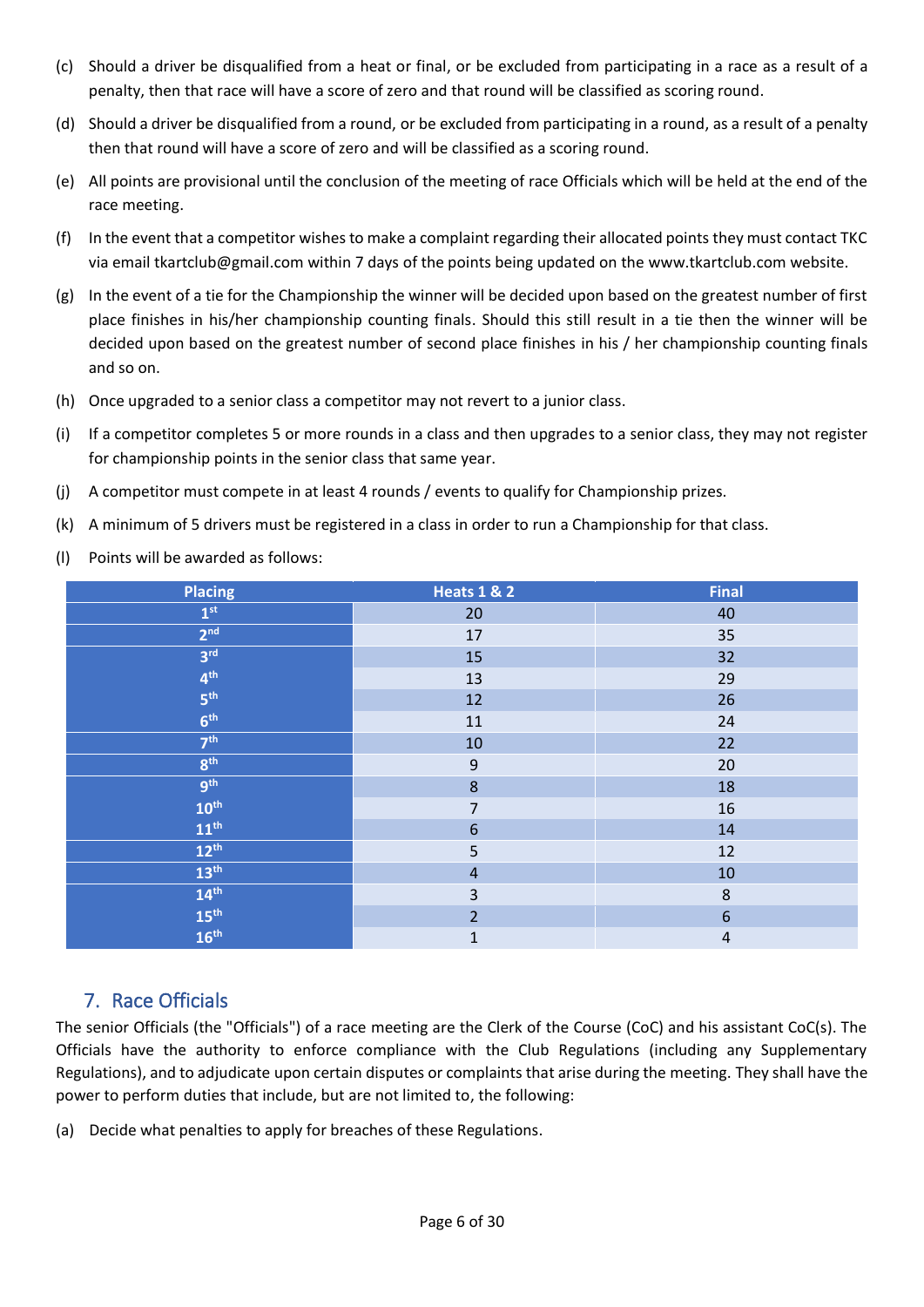- (b) Prior to the race meeting, assist in the preparation or amendment of any Supplementary Regulations as deemed necessary.
- (c) Prohibit from competing any driver who, or any kart which, they consider to be dangerous, or is reported as such by the Scrutineers.
- (d) Exclude any driver from one or more heat/final, or for the duration of the meeting, whom they consider to be ineligible to take part or whom they consider guilty of misbehaviour, unfair practice or deem to be driving dangerously.
- (e) Penalise any driver who refuses to obey the order of a race Official.
- (f) Postpone or alter the conditions of a heat, final or entire event for reasons of safety or "force majeure."
- (g) Classify the race as either dry, wet or open, based on current weather conditions.
- (h) Modify the track layout or alter the event programme where necessary to ensure reasonable safety for drivers.
- (i) Alter the composition of, or consolidate, the heats.
- (j) Alter (increase or reduce) the original specified race distance.
- (k) Appoint a temporary substitute or substitutes to replace any Officials or Marshals not able to perform their duties.
- (l) Approve the commencement of the practice and competition sessions.
- (m) In extraordinary circumstances, take the decision to stop or abandon an event.
- (n) Settle any issue which might arise during a race meeting, in accordance with the Club Regulations.
- (o) Control drivers and their karts and prevent any ineligible driver or kart from taking part.
- (p) Deal with the misbehaviour of, or breach of regulations by, a driver or his/her pit crew.
- <span id="page-6-0"></span>**Notes:** All Officials and Marshals shall be aged 16 or over, all of whom will sign on before commencing their duties. Only signed on race Officials and Marshals are permitted on the track at any time.

### 8. Flag Signals

Flags that will be used during the event are set out in Appendix A along with a description of their meaning. Drivers must make themselves familiar with the flags in use.

<span id="page-6-1"></span>Flag signals given by Officials and track Marshals must be obeyed at all times. Failure to do so will result in a penalty (see 'Penalties' section, Appendix C).

## 9. Race Entries

All race entries must be provided online via the links provided on the TKC website. The deadline for registration for each meeting will be indicated on the website. **A €50 administration fee will be charged for the following:**

- (a) Late online entries (entries received after closing date but before the allocated cut-off time. No entries will be accepted after the allocated cut-off time).
- (b) Entries provided on the morning of the event no entries allowed on morning of the event at present.
- (c) Competitors signing on late on the morning of the event.

Entry fees will only be refunded in full if the race entry is withdrawn prior to the closing date, otherwise a  $\epsilon$ 20 administration fee will apply (at the discretion of the Committee).

The minimum number of entries per class per event will be five. If this number is not reached then classes may be amalgamated as necessary.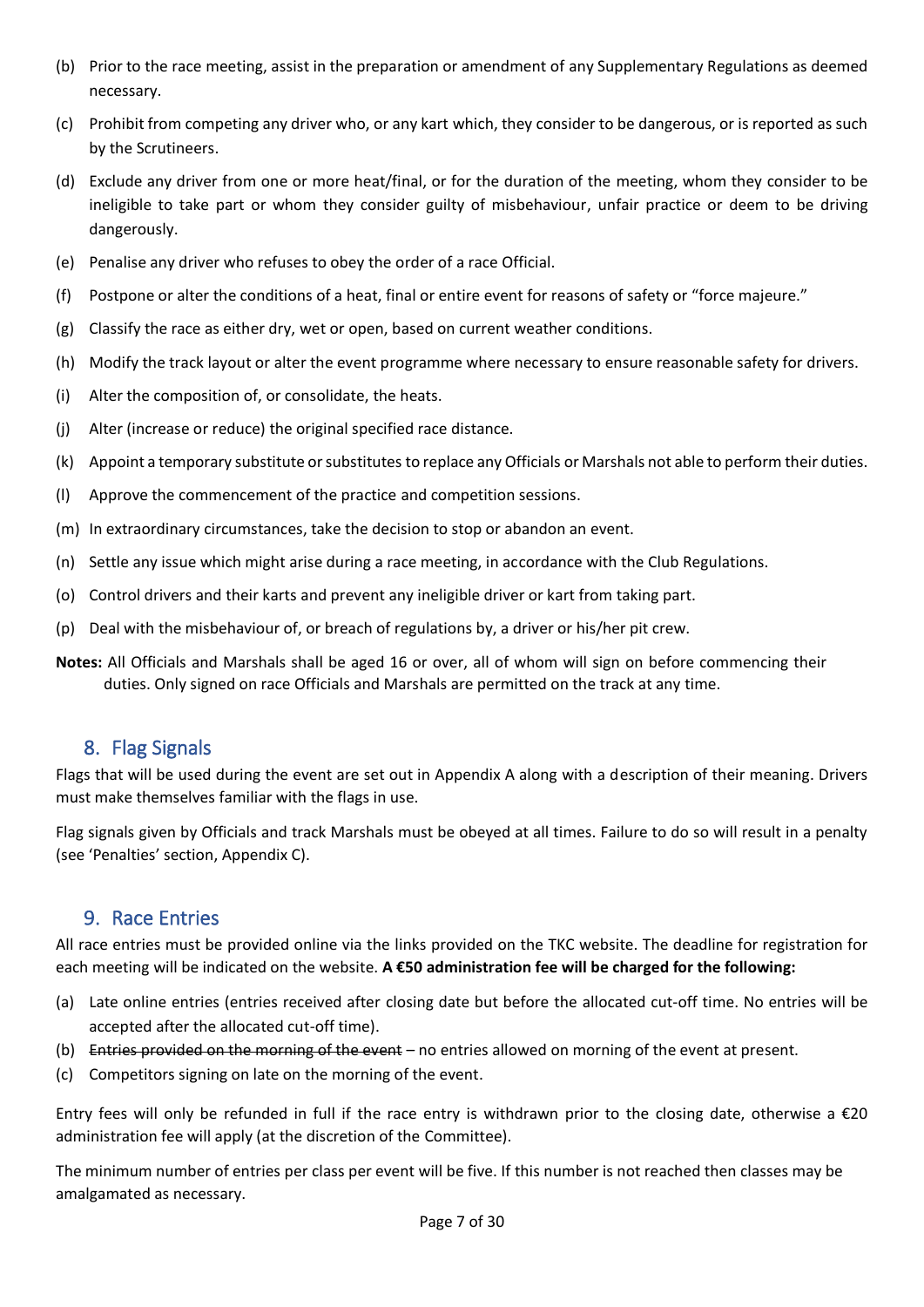## <span id="page-7-0"></span>10. Driver's Briefing

- (a) A Driver's Briefing will be held prior to commencement of racing and all drivers must attend.
- (b) A roll call may be held at the briefing to confirm attendance (at the discretion of the CoC).
- (c) Failure to attend the driver's briefing will result in the driver not being allowed on track until such time as the driver has been briefed by the CoC or an appointee of the CoC.
- (d) Any driver found to have entered the track without attending driver's briefing or without separately being briefed by the CoC or an appointee of the CoC will be penalised (see 'Penalties' section, Appendix C).

## <span id="page-7-1"></span>11. Scrutineering

The purpose of scrutineering is to ensure that the kart and apparel in which a driver intends to compete (or has competed in) has complied with the requirements of the Club Regulations.

- (a) It is the competitor's responsibility to obtain and complete the correct scrutineering form prior to scrutineering. Scrutineering forms will be available at sign-on on race day. This signifies that they have checked all listed items and their kart and apparel appear to comply with the required Regulations. – As per TKC's COVID-19 Policy & Guidelines document the scrutiny form and declaration must be completed online in advance of each round.
- (b) All competitors are required to present their kart (1 x chassis permitted per day) on a suitable trolley, 1 x set of race tyres that will be used for the day, full race apparel (race suit, helmet, gloves, boots, neck brace, rib protector) and scrutineering form for acceptance prior to the start of the meeting. The kart must also display correct number plates with correct class colours (See Appendix E). The kart must only be presented in a "race ready" condition.
- (c) All drivers under the age of 18 must have their scrutineering form signed by a parent or guardian. As per TKC's COVID-19 Policy & Guidelines document the scrutiny form and declaration must be completed online in advance of each round.
- (d) All karts entered in any event must be scrutineered before being permitted to take part in any practice session, or race. (Subject to CoC's discretion on race day).
- (e) If the scrutineer reports that a driver or kart should be excluded from any meeting or section of the meeting on safety grounds, then the driver may lodge a complaint on that decision (see 'Complaints Procedure' Section 27).
- (f) A kart which has not passed scrutineering on the decision of the Scrutineer or the Officials cannot take part in the meeting until the issue has been resolved.
- (g) The sole responsibility for the safety of the kart and its adherence to the Regulations is that of the competitor, not the scrutineer, who has absolutely no responsibility in this regard.
- (h) Each kart will have affixed to it a correct scrutineering tag supplied for that meeting. This signifies that the driver has completed a Scrutineering Form relevant to their entry and has passed all required scrutineering checks. The Grid Marshals shall not allow any kart to enter the track that does not display a correct scrutineering tag. It is the competitor's responsibility to ensure they display the scrutineering tag before coming to the grid. (Subject to CoC's discretion on race day).
- (i) At any time during the event, if the equipment being used, including the chassis, tyre numbers and engine numbers do not conform in all respects to the data on the scrutineering document, the driver will be excluded from the relevant heat or final.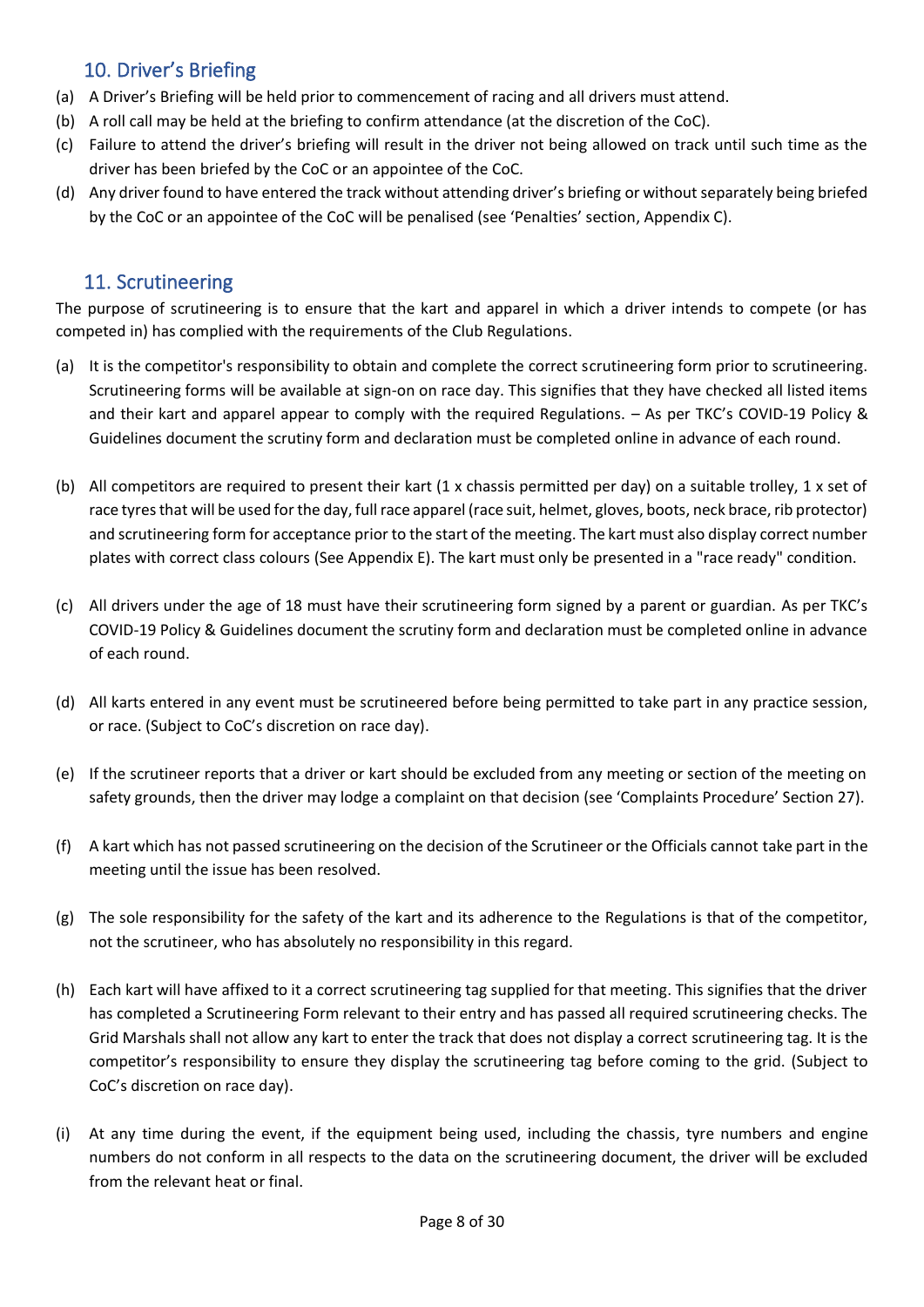## <span id="page-8-0"></span>12. Safety Re-Scrutineering

- (a) Karts that incur damage due to an accident during practice or racing must be presented for examination to the scrutineers prior to re-entering the track. Failure to do so will result in a penalty (see 'Penalties' section, Appendix C).
- (b) Replacement of a chassis may be permitted, if after inspection by the Scrutineers it is deemed that the damage to the original chassis cannot be repaired in the time available, prior to next section of the meeting. The replacement chassis must be scrutineered for compliance prior to being allowed on track.
- <span id="page-8-1"></span>(c) Engines and karts may be measured for compliance with the Regulations immediately following any section of the meeting and prior to the provisional place positions being announced.

## 13.Rules on Inspection

- (a) A kart or a driver may be inspected at any time throughout the duration of the race meeting.
- (b) If a kart or apparel is not submitted immediately for inspection, when requested at any time by the CoC or TKC Official, the kart and the driver are automatically disqualified from the meeting and will forfeit all place positions or points already gained at that meeting.
- (c) If a kart fails inspection after any section of the meeting, it is not a defence to claim that the kart and driver had passed scrutineering.
- (d) An Official or Scrutineer may mark any engine part, tyres, accessory or item of apparel and require it to be presented at the end of the meeting for further inspection.
- (e) Fuel samples may be taken as required for testing to monitor compliance requirements i.e. the use of standard pump fuel (95 octane) and the appropriate 2 stroke oil mix if required. Addition of any performance enhancing chemicals is strictly forbidden.

## <span id="page-8-2"></span>14. Tyres

- (a) The tyre specifications that may be used in each class are displayed in Appendix B.
- (b) Competitors must use the prescribed dry weather tyres (see Appendix B), unless the track conditions are declared wet by the CoC, at which time they will be required to run the prescribed wet weather tyre (see Appendix B).
- (c) In intermediate track conditions the CoC may classify the tyre choice as 'Open', at which time the driver may choose to run either wet or dry tyres.
- (d) It is not permitted to use a mix of wet and dry tyres. Likewise, should more than one type of tyre be allowed for a class, it is not permitted to mix tyre types (e.g. you cannot have a set of tyres consisting of Mojo's and Vega's).
- (e) For the Bambino classes at all times the rear bumper must not exceed the overall width measured to the outside of the rear wheels or tyres (whichever is greater), and the side pods may not be located outside of the plane passing through the outer edge of the rear wheel or tyre (whichever is greater). The rear bumper must cover at least 50% of each wheel / tyre at any time. Overall width at the rear: Maximum 1100mm.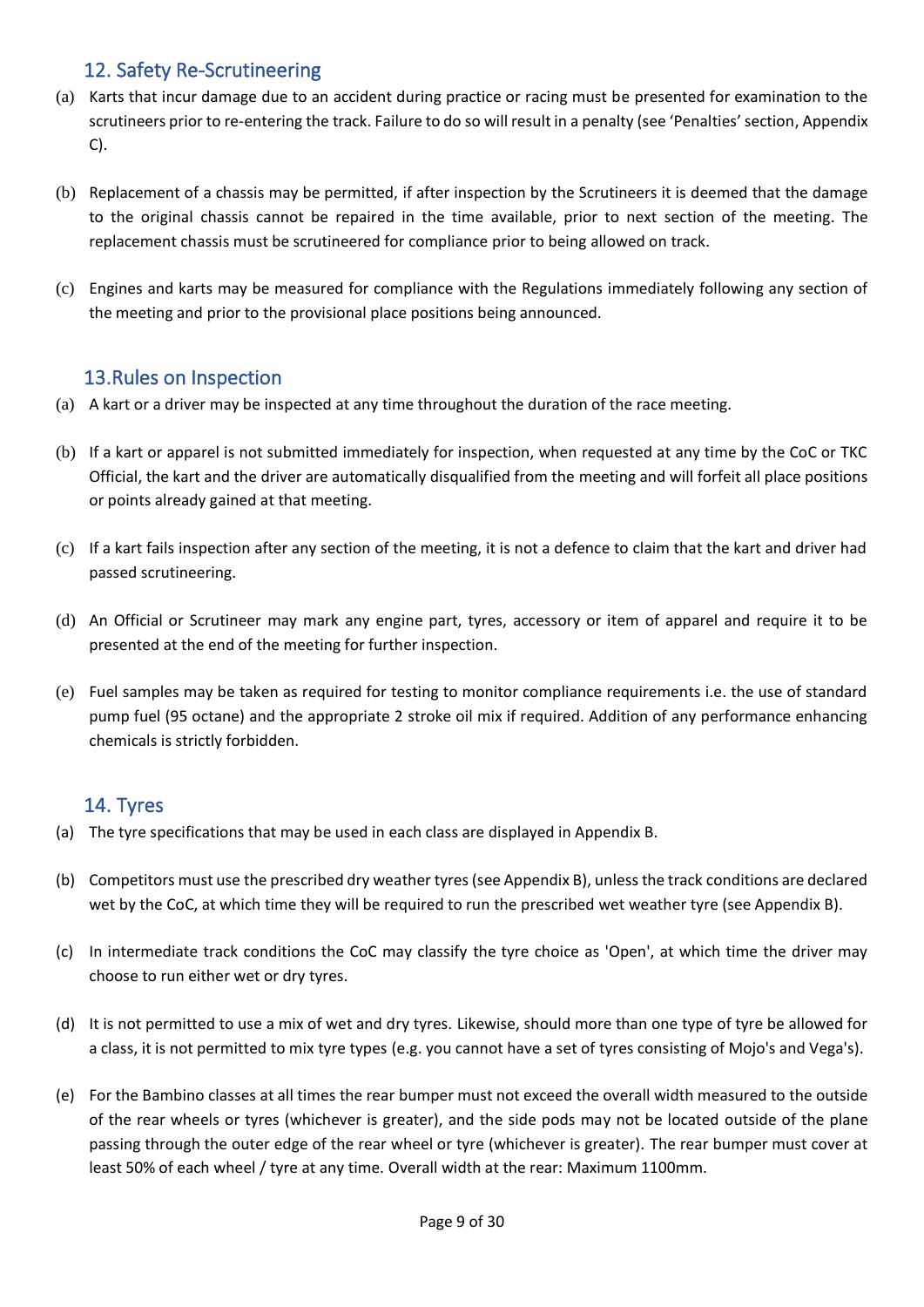- (f) For all classes except Bambino the rear bumper must cover at least 50% of each rear wheel / tyre at any time (measured outside the rear wheels or tyres whichever is greater).
- (g) The use of remould tyres is not permitted.
- (h) Processes such as the chemical treatment of tyres or the heating of tyres for the purpose of gaining performance is not permitted and will be penalised.
- (i) The minimum tyre tread depth for Bambino Comer is 1mm at any point across the tyre or at any point picked by the scrutineer.
- (j) The barcodes of all tyres that you intend to use at an event must be registered before online scrutiny closes. If the slick tyres being used during any part of the event have not been registered prior to the scrutiny deadline, or do not conform to those registered to that competitor at pre-race scrutiny for that event, that competitor will be disqualified from the relevant race.
- (k) If a tyre is damaged beyond use it may be replaced at the discretion of the scrutineer. The damaged tyre must be reported to the scrutineer before leaving parc ferme and must be replaced with a tyre of equal wear and the barcode of the replacement tyre must be given to the scrutineer.
- (l) Any competitor found to be using chemical treatment on tyres will, in addition to any other penalty, be excluded from all TKC events for a minimum period of one year from the date of the final decision.

## <span id="page-9-0"></span>15. Protective Clothing

- (a) Safety helmets: it is compulsory for competitors to wear a full-face helmet with a snap down visor. Straps are to be free of abrasion wear and fraying and must be secured on the head with a double d ring fastener. Visors must be free from excessive scratches offering clear and unrestricted vision. Scrutineers' opinion will be taken as matter of fact. Visor colour and tint is permitted including iridium. However, in the interest of safety TKC may call for clear visors to be fitted on occasion of low or diminishing light. Helmets classified to the following standards may be used:
	- British Standard BS 6658:1985
	- UNECE Regulation 22.05
	- Any standard accepted by a member of the European Economic Area which offers a level of safety and protection equivalent to BS 6658:1985 or UNECE Regulation 22.05

(b) Race Suits: A one-piece multi-layer and abrasion resistant race suit with full length sleeves and trouser legs that is adequately secured at the neck, wrists and ankles. Must be free from cuts and abrasions and adequately cover the legs / arms.

(c) Footwear: Securely fastened race boots must be worn to cover and protect the ankles (no loose laces or straps).

- (d) Gloves: Gloves, to the satisfaction of the Scrutineers, with full-fingered protection must be worn by all drivers.
- (e) Rib Protectors: The use of rib protectors is mandatory for all drivers under the age of 18 and are strongly recommended for all drivers. They must be free from abrasion and loose straps that could impinge on the safe operation of the kart.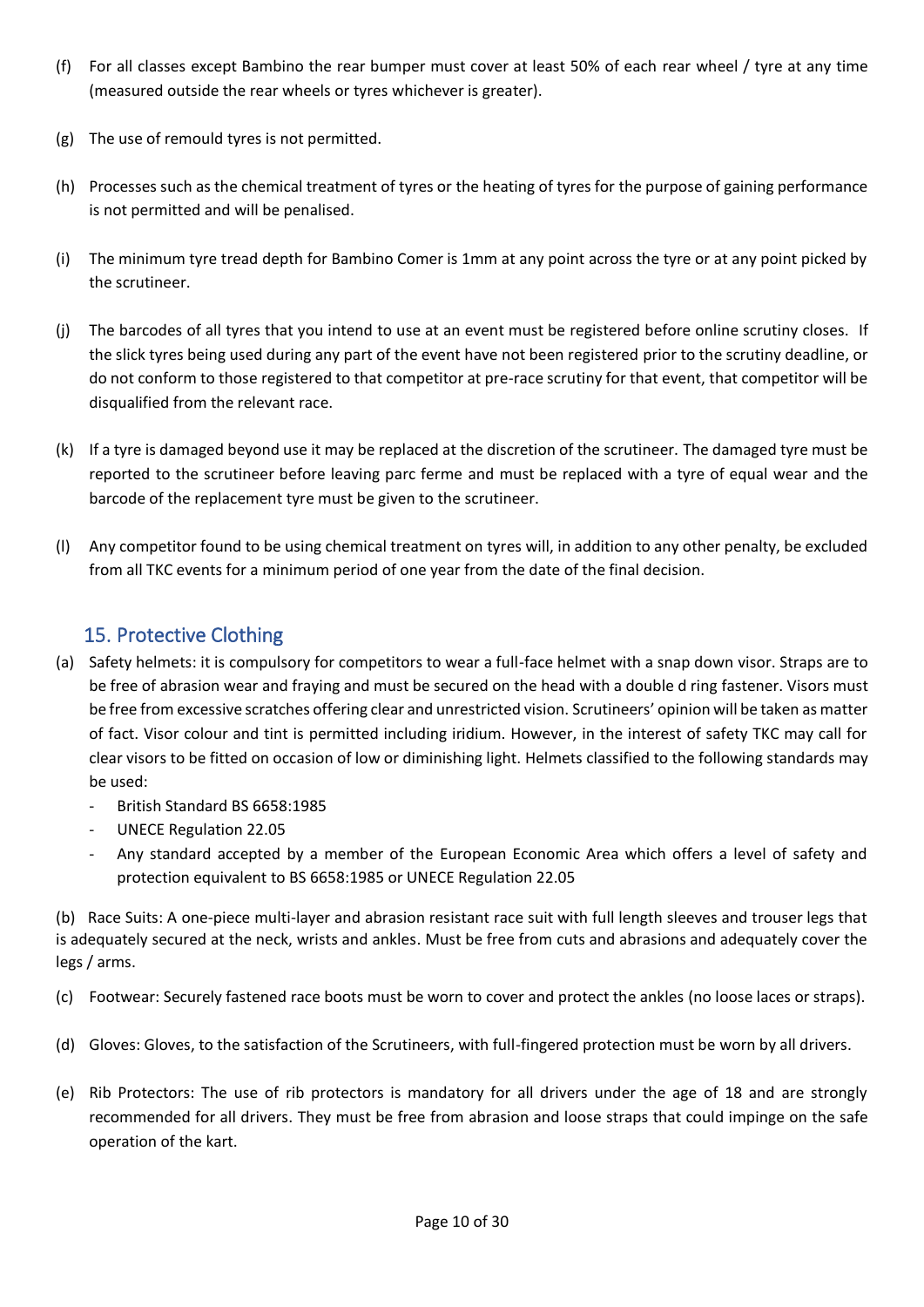- (f) Neck Braces: The use of neck braces is mandatory for all Bambinos and strongly recommended for Cadets. They must be free from abrasion and loose straps that could impinge on the safe operation of the kart.
- (g) Wet Weather Clothing: Wet-weather clothing may be worn over approved protective clothing during wet conditions. Hoods, if fitted, must be secured inside the garment.
- **Note:** It is dangerous and an offence for a driver to carry any weights in his/her clothing or on their person.

## <span id="page-10-0"></span>16. Consumption of Alcohol/Drugs

- (a) Consumption of alcoholic beverages in the paddock or any other part of the meeting venue, which is under the control of the Officials, is strictly forbidden.
- (b) Any driver or crew member who is considered to have consumed any alcoholic beverage on the day of the meeting shall not be permitted to participate.
- (c) A driver or crew member who, in the opinion of the Officials, is affected by alcohol, medication, drugs or who displays any other sign of physical or mental impairment shall be excluded from the meeting.
- (d) A driver or crew member may at any time be tested for the consumption of alcohol.

## <span id="page-10-1"></span>17. Paddock

- (a) It is forbidden to drive a kart inside the boundaries of the paddock area for any reason whatsoever.
- (b) Fuel is to be stored in appropriate containers and kart engines are to be stopped before refuelling.
- (c) When necessary, Officials or Marshals will provide competitors with designated parking areas for their support vehicles in the paddock area. Failure to adhere to such instruction will result in the competitor being excluded from the meeting.
- (d) Toys, bicycles, footballs etc. will not be permitted in the paddock.
- (e) Standing on top of any vehicle, or vehicle tailgate or other portable raised platform for spectating or other purposes is not permitted at the track during race day. The penalty for breach of this rule is exclusion of the driver / entire team and any other driver associated in any manner with those involved in the breach from the event.

## <span id="page-10-2"></span>18. Access onto Track / Dummy Grid / Parc Ferme Area

Access onto the track / dummy grid / parc ferme area at any time is limited to the following:

- (a) Competitors, Race Officials and Marshals that are signed on and wearing a high visibility vest.
- (b) Parents / Guardians / Mechanics of Bambino drivers will only be permitted on track once they have signed TKC's indemnity form, are wearing an appropriate hi-viz vest and are positioned at a marshal post. If you are not standing at a marshal post your child will be disqualified from that race. If you are found to be filming a race while on track your child will be disqualified from that race.

Parents / Guardians / Mechanics of Cadets or Juniors are no longer permitted on track. If you enter the track without the permission of a marshal / COC your child will be disqualified from that race.

(c) Only authorised race photographers, who have been Garda Vetted for TKC, have signed on and are wearing a high visibility vest are allowed onto the track.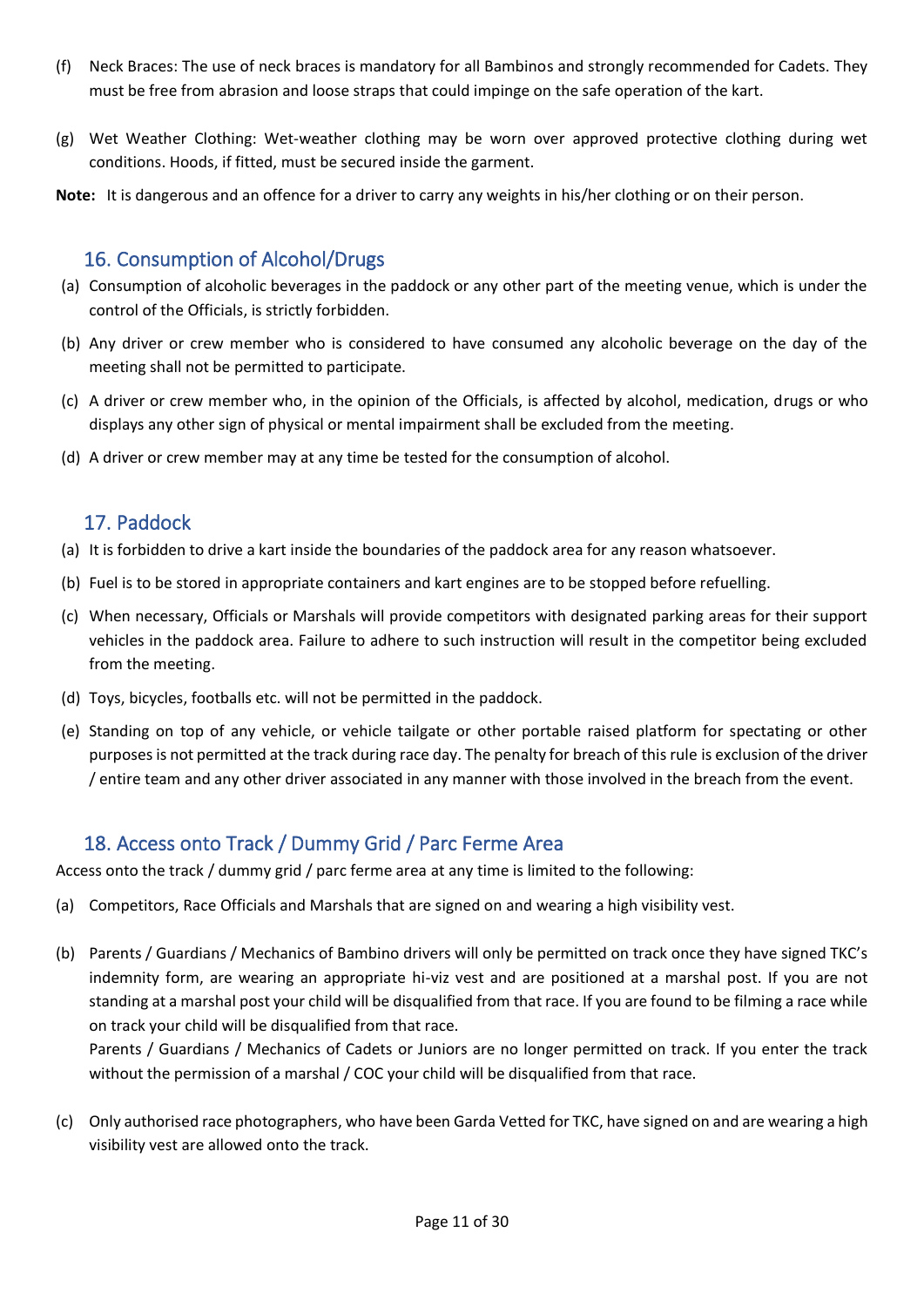- (d) At no times is it permitted to allow a child access to the scrutiny area / shed. Anyone found to be in the scrutiny area / parc ferme area without the permission of the CoC / Scrutineer will receive a 3 place penalty. Parents / Mechanics must not enter this area without permission.
- **Note: No other person is allowed access onto the track / dummy grid / parc ferme area without the specific permission or invitation from the CoC or Officials. A breach of this regulation will result in the driver being penalised (see 'Penalties' section, Appendix C).**

## <span id="page-11-0"></span>19. Novice Drivers

A novice driver is generally any driver who is new to the sport of kart racing.

If you have already completed a minimum of 6 races in any class with TKC, and / or another karting body (to be determined by the Committee), you do not hold novice status. However, if a parent / guardian wishes to continue to run their child on black plates on safety grounds they must confirm this with the CoC or Committee in advance of a race. There is no novice championship.

All novice drivers must make themselves known as a novice on their race entry and on the morning of the race to the sign-on Official. All novice drivers must wear black number plates with white numbers and must also wear a high visibility armband for the duration of 6 TKC Championship rounds.

See Section 20 (b) for details on grid positions for novice drivers.

<span id="page-11-1"></span>TKC reserve the right to return a driver to novice status on safety grounds.

## 20.Practice and Grid Selection for Heat 1 & 2

- (a) During practice sessions the performance of all new or inexperienced drivers will be monitored by the race Officials.
- (b) To establish grid positions for heats 1 and 2, normal practice will be to apply a randomised selection process to the list of competitors entered in each class. The grid for heat 2 will be the reverse of the randomised order for heat 1. All competitors will be allocated time for a free practice session prior to commencement of the heats.
- (c) If a competitor is disqualified in Heat 1, for whatever reason, they will be placed at the back of the grid formation for Heat 2. If more than one competitor has been disqualified, the disqualified drivers will be placed at the back of the grid in order of disqualification or, based on the nature of the offences, which the CoC has deemed to be dangerous, he may grid the drivers at his discretion.
- (d) Where a serious offence has occurred the CoC may decide to exclude the competitor from taking part in Heat 2, or possibly any other part of the meeting.
- (e) Novice drivers are required to take up positions at the back of the heat 1 and 2 grids, these drivers will be removed from the list before randomisation takes place. Novice drivers can however take up their calculated grid positions for the final based on their combined score from the two heats. The competitor may still start at the back of the grid for the final if they wish.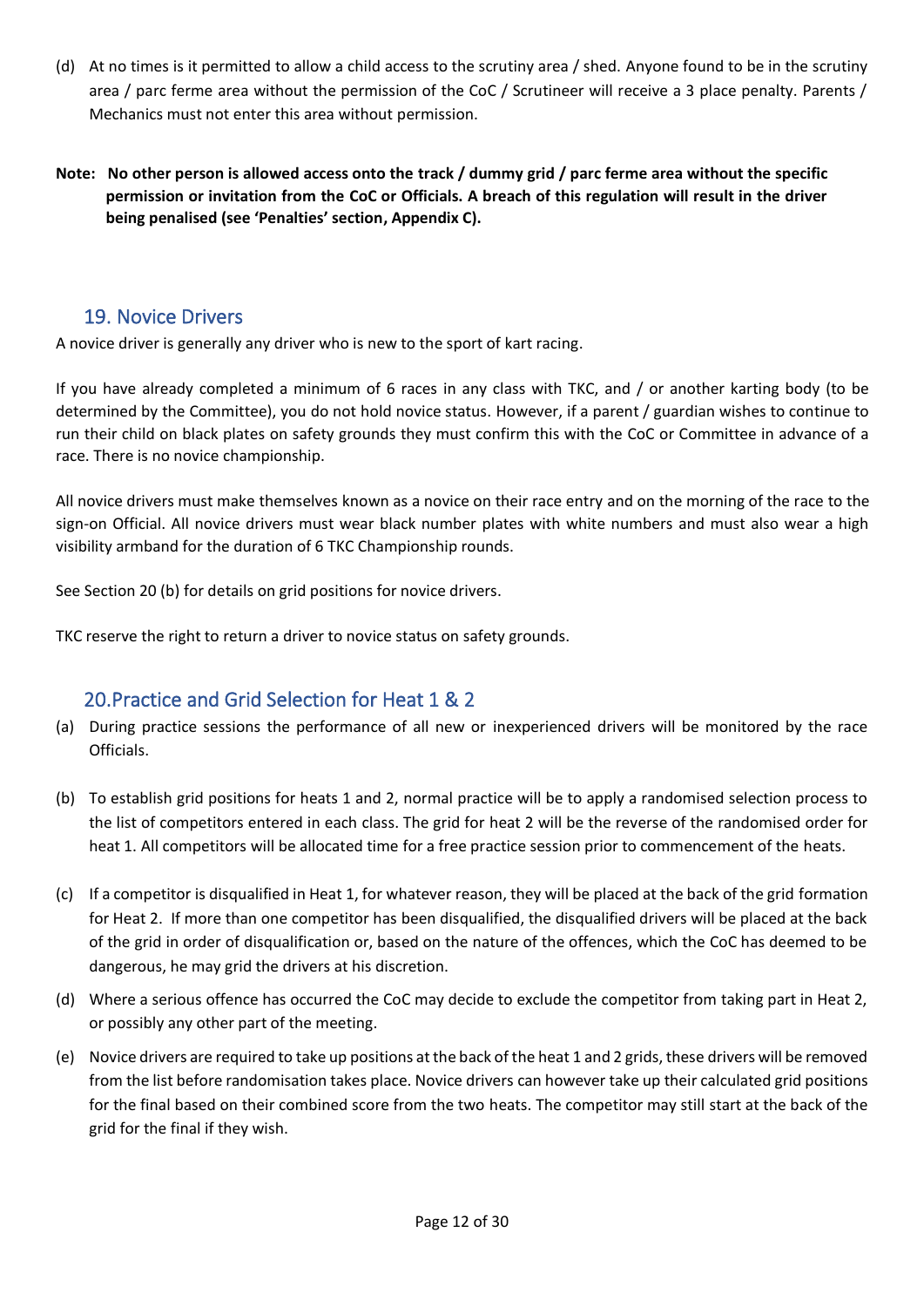## 21.Format of Grids for the Final

- <span id="page-12-0"></span>(a) Grid positions for the final will be determined based on lowest combined points scores from Heats 1 and 2. The driver with the lowest points score will be on pole position and so on. Where two or more drivers have the same points score, they will be placed on the grid in order of their fastest lap in either of the two heats.
- (b) Points for both Heats will be allocated as follows: 1st Position 0 Points, 2nd Position 1 Point, 3rd Position 2 Points, and so on.
- (c) Any competitor not finishing a Heat, for whatever reason, will be given a score equal to the total number of drivers completing the heat, plus 1.
- (d) Any competitor not starting a Heat, for whatever reason, will be given a score equal to the total number of drivers completing the heat, plus 2.
- (e) Any competitor disqualified from a Heat, for whatever reason, will be given a score equal to the total number of drivers completing the heat, plus 5.

## <span id="page-12-1"></span>22. Dummy Grid Formation

- (a) The Grid Marshals will call all competitors to the grid and will allow 5 minutes for all grid positions to be filled. Everyone from that class must immediately make their way to the dummy grid.
- (b) In the event of a grid position(s) being left open at the end of the 5 minute period the position(s) will be filled by the next placed competitor(s), and the offending driver(s) will be positioned at the back of the grid in the order of their arrival at the discretion of race Officials/personnel.
- (c) All novice drivers will be positioned at the rear of the grid and will wear high visibility armbands whilst competing in all heats, but may take up their appropriate position in the final, based on their total points scored during the heats if they so choose.
- (d) All karts will be checked on the dummy grid for correct marked tyres, drop down bumper, scrutiny tag.
- (e) A kart shall not be started in the dummy grid area whilst on a trolley and shall not be lifted while the engine is running. Anyone found to be in breach of this rule will be moved to the back of the grid.
- (f) In the Bambino and Cadet classes, the practice of lifting the rear of the kart whilst the engine is running is strictly forbidden under any circumstances. Anyone found to be in breach of this rule will be moved to the back of the grid.
- (g) Under no circumstances can a kart be refuelled on the dummy grid.
- (h) Karts will be released from the dummy grid area by the Grid Marshals, under the instruction of the CoC, at which time they are under Starters orders.
- (i) A kart failing to leave the grid area in formation may then only join the back of the formation during the warmup lap, if they are able and are permitted to do so by the CoC.
- (j) On completion of the formation lap access to the track will be closed. A kart that enters the pit/paddock area during the race (i.e. leaves the track) will not be allowed to re-join the race.
- (k) Should a competitor decide NOT to compete in a section of the meeting for which they have entered, for whatever reason, they must immediately notify the Grid Marshals, who will in turn notify all relevant Officials.
- (l) In the case of multiple classes being run in the same race, separate grids will be formed and will be started at an interval deemed safe by the CoC.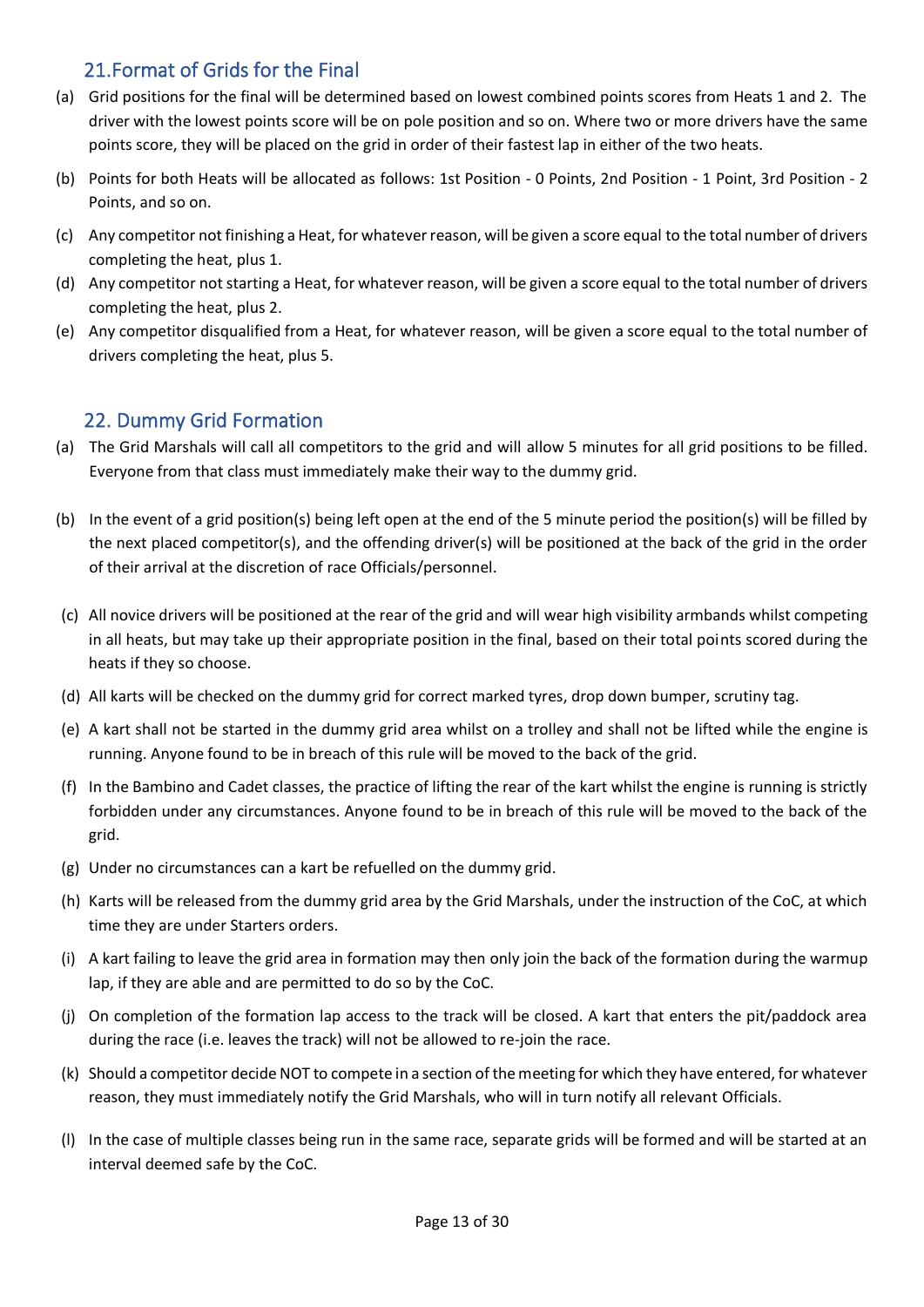## <span id="page-13-0"></span>23. Starting

- (a) A rolling start procedure will be used for all races unless otherwise stated by CoC at driver's briefing. A standing start will be used for Bambino class.
- (b) During the formation lap drivers must maintain their grid position until the race has been started in accordance with items f-h below. Drivers failing to comply with this regulation will incur a penalty. (see 'Penalties' section, Appendix C).
- (c) The field will complete approximately one full formation lap before the start signal will be given. Any change to the number of formation laps will be communicated to the drivers.
- (d) The practice of weaving to warm tyres during the first rolling lap is not permitted and may be penalised (see 'Penalties' section) at the discretion of the CoC.
- (e) All drivers must be in their correct position before reaching the last marshal post before start line. If a driver is observed by the CoC to be out of position, a penalty will be applied.
- (f) The driver on pole position, under direction of the Starter and CoC, shall control the speed at which all drivers approach the start/finish line in anticipation of a start signal.
- (g) The two rows of karts shall approach the start/finish line at a slow speed and in a tight grid formation. The two rows of karts will be separated by a series of traffic cones.
- (h) As soon as the Starter/CoC is satisfied with the formation, they will raise the starting flag (Green Flag) to start the race. It is forbidden for drivers to accelerate until the front row of karts has accelerated.
- (i) All karts must remain in their grid row until they pass the last traffic cone. A penalty of 5 seconds will be applied to any driver who hits a traffic cone.
- (j) In the event that the Starter is not satisfied with the formation when they approach the start/finish line, they will indicate that a further formation lap is required by rotating their hand in a circular motion above their head.
- (k) In the event of karts breaking formation before the start of a race the CoC may elect to either:
	- Stop the race and apply a grid placement penalty to the offending driver or drivers, **Or**
	- Allow the race to continue and may apply a penalty to the offending driver or drivers at the completion of the race. A complaint may not be made against this decision.

## <span id="page-13-1"></span>24. Race Stoppage

- (a) Races will only be stopped in the event of an emergency situation, which will be indicated by the use of red flags by the Track Marshals.
- (b) When a race is stopped it will be restarted over the remaining number of laps, unless 75% of the race distance has been completed, in which case the finishing order will be as per the running order at the end of the last lap prior to the race stoppage.
- (c) Any competitor who has retired due to mechanical failure or is more than one lap down on the leader when the red flag is used to stop a race will not be permitted to re-enter the race at the restart, following resolution of the incident. There shall be no complaint made against this decision.
- (d) After a Red flag incident, karts will be under "parc-ferme" conditions and no work on them will be permitted. Front bumpers may be reset in the event of a full restart being declared only with the permission of the CoC.
- (e) Any karts identified by the Scrutineers to be unsafe and/or non-compliant with these regulations will be excluded from the re-start of the race. Drivers involved in a racing incident may also be asked by the Officials to undergo a medical examination prior to being allowed to re-join the race.
- (f) Karts re-joining the race, which were involved in the incident, will be positioned at the rear of the formation at the restart.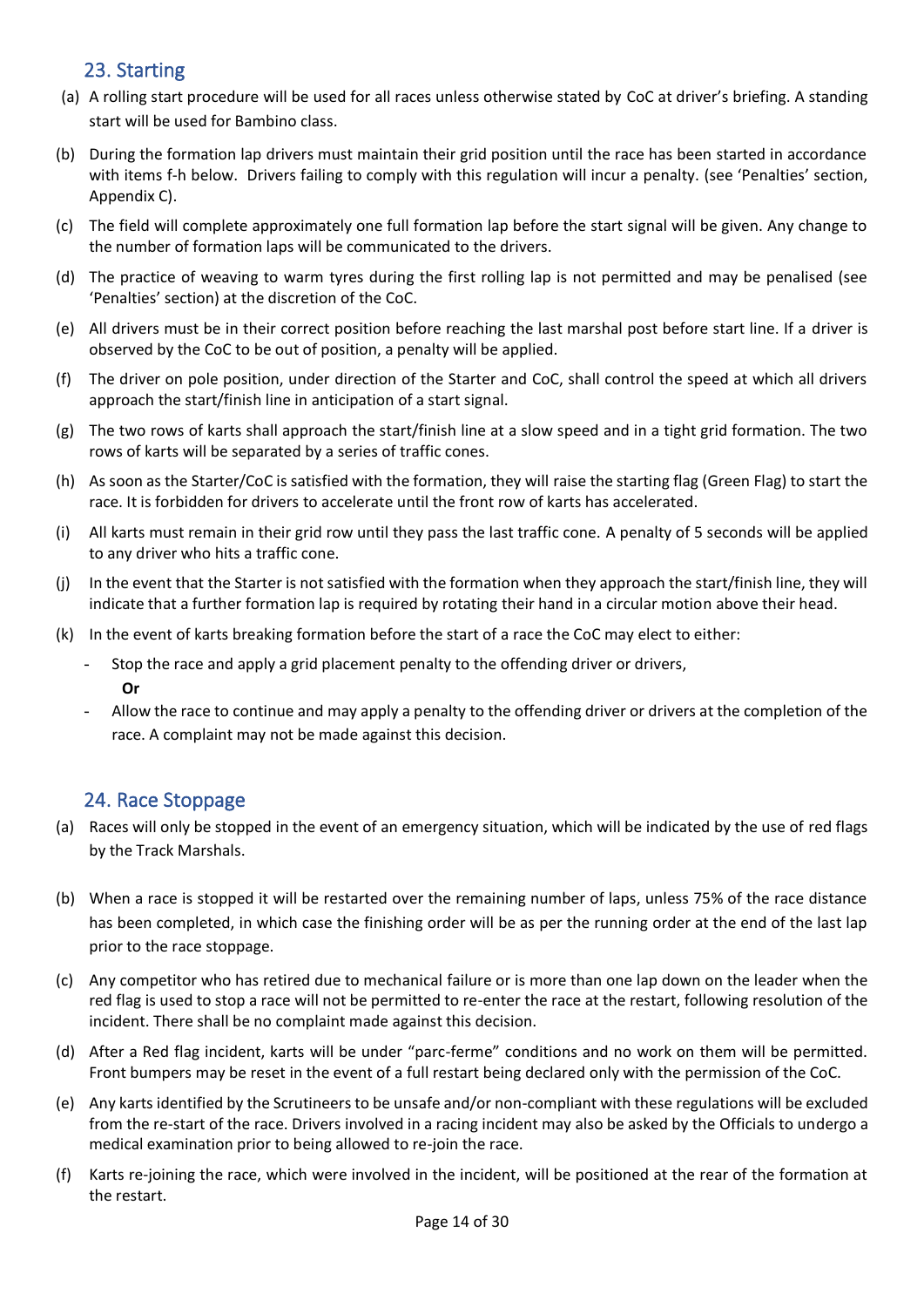- (g) The restart procedure for the race will be as follows:
- In the event of a first lap stoppage, the race will be restarted in the original grid order formation; after all ineligible karts have been excluded, in accordance with items (f) and (g) above.
- <span id="page-14-0"></span>Or
	- The grid order will be as per the race order at the commencement of the lap on which the race was stopped.

## 25.During the Race

- (a) **Kart racing is strictly a non-contact sport**. A driver who drives or acts in a manner that could endanger themselves or any other persons will be penalised at the discretion of the CoC (see 'Penalties' section, Appendix C).
- (b) A driver causing a kart to make contact with another kart, in an incident that was deemed to be avoidable by the Officials, will be penalised at the discretion of the CoC (see 'Penalties' section).
- (c) A kart that is alone on the track may use the full extent of the track. However, as soon as it has been caught on a straight line by a kart that is either temporarily or constantly faster, the driver must maintain his/her racing line.
- (d) Manoeuvres liable to hinder other drivers, such as weaving or premature direction changes, intentionally forcing a kart towards the inner or outer edge of the track or abnormal braking manoeuvres, are strictly prohibited and shall be penalised accordingly (see 'Penalties' section).
- (e) Any driving on track, deemed as careless or dangerous by the Officials, will be penalised (see 'Penalties' section, Appendix C).
- (f) When a kart is about to be overtaken by an approaching kart, the driver of the kart being overtaken must hold his/her normal racing line and allow the lapping kart to pass unimpeded and must at all times obey the blue flag signals given by the Track Marshals.
- (g) It is strictly forbidden to drive a kart in the opposite direction to that in which the event is being run.
- (h) Any kart that has left the track with all four wheels must not re-join the track until it is safe to do so.
- (i) It is forbidden for a kart that has left the track with all four wheels to re-join having gained a time or place advantage.
- (j) If a driver is forced to stop his/her kart on or near the track, for whatever reason, they must position it in such a manner as to cause the least danger or obstruction to other competitors.
- (k) The driver must then remain with their kart and move to a safe location, until the end of the session, and **must also keep their helmet on** until the race has been completed.
- (l) A driver that is given outside assistance at any point during the race will be disqualified from that section of the meeting. For Bambino and Cadet classes, the CoC may grant an exception to this rule at his sole and absolute discretion. For Junior Max, Mini Max & Junior x30 classes the only outside assistance permitted is assistance by a marshal (not a parent / guardian / mechanic) which is at the sole and absolute discretion of the CoC.
- (m) A kart must be driven over the finish line within 2 minutes of the race winner and have completed over 50% of the race distance to qualify for championship points.
- (n) The Chequered flag will be displayed at the end of all sessions.
- (o) When the chequered flag is displayed, regardless of whether or not a driver is on the same lap as the leader, racing is finished and all drivers must slow down and return to the paddock in a safe and controlled manner.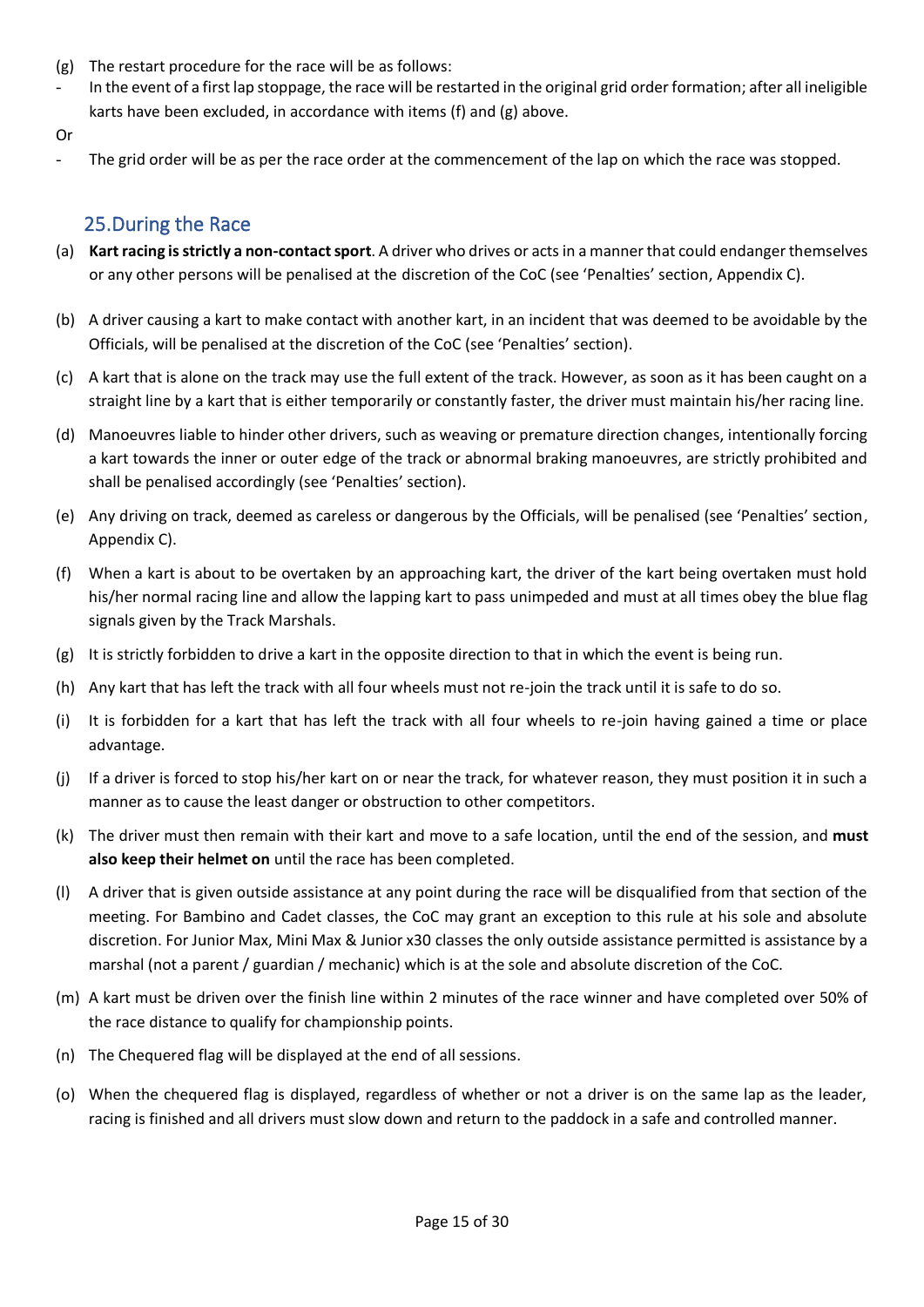## <span id="page-15-0"></span>26. Penalties

The Officials of the meeting may impose a penalty consisting of one or more of the following types:

- a. Fine
- b. Grid position penalty
- c. Time penalty
- d. Placement penalty
- e. Points penalty
- f. Disqualification/exclusion from that section of the meeting
- g. Disqualification/exclusion from the meeting
- h. Multiple race ban
- i. Suspension from the Club
- j. Expulsion from the Club

A number of examples of offences and subsequent penalties that may be imposed by the race Officials, based on the requirements set out in these Regulations as presented in Appendix C. This list, however, is by no means exhaustive.

## <span id="page-15-1"></span>27. Complaints Procedure

- (a) All complaints must be directed to the designated Complaints Administrator, who will be identified at the drivers briefing before racing commences. Any complaints relating to a racing matter must be submitted up to 30 minutes after the race/incident in question. Failure to do this within the given timeframe, the complaint will not be addressed.
- (b) All Complaints lodged at the race meeting must be made in writing on the correct form available from the Race Complaints Administrator. A fee of €100 must be paid when a complaint is lodged and will be returned to the complainant if the complaint is upheld. All complaints will be addressed by the CoC and Race Officials at an appropriate time.
- (c) The Clerk of the Course, having taken all relevant factors available to him into account, will rule on the complaint. The Clerk of the Course may deem it appropriate to refer the complaint to the Committee, in which case the complainant will be notified of the ruling by phone or e-mail.
- (d) An entrant or driver may have a right to appeal a decision or penalty imposed by the CoC or Race Officials. Appeals must be presented in writing to the Complaints Administrator, accompanied by an additional €50, which will be refunded if the ruling is in favour of the complainant. Appeals should be sent for the attention of the Complaints Officer, Tullyallen Karting Club a[t tkartclub@gmail.com](mailto:tkartclub@gmail.com) where payment will also be arranged.
- (e) Anyone wishing to submit camera footage to support a complaint must submit an additional €100 with their complaint form. Only footage from an onboard camera such as a GoPro will be accepted (no footage taken trackside will be accepted). You must have signed your camera on at check in.

## <span id="page-15-2"></span>28. Technical Specifications

### <span id="page-15-3"></span>28.1 General

- (a) All karts' chassis must be in a safe, useable, race condition approved each event by TKC scrutineers.
- (b) Tuning, modifications or alterations that are not in compliance with the above is strictly forbidden.
- (c) The list of technical specifications set out in these regulations is far from exhaustive. Therefore, if a competitor is in any doubt as to the compliance of their kart or equipment, or any tuning or modifications made thereto, they must contact the Head technical scrutineer for clarification.
- (d) The fact that a particular Class specific Technical Regulation has not been documented in these Regulations is no defence for a competitor who breaches the regulation. The competitor will still be subject to penalisation.
- (e) For additional details on Kart Class Information please see Appendix D.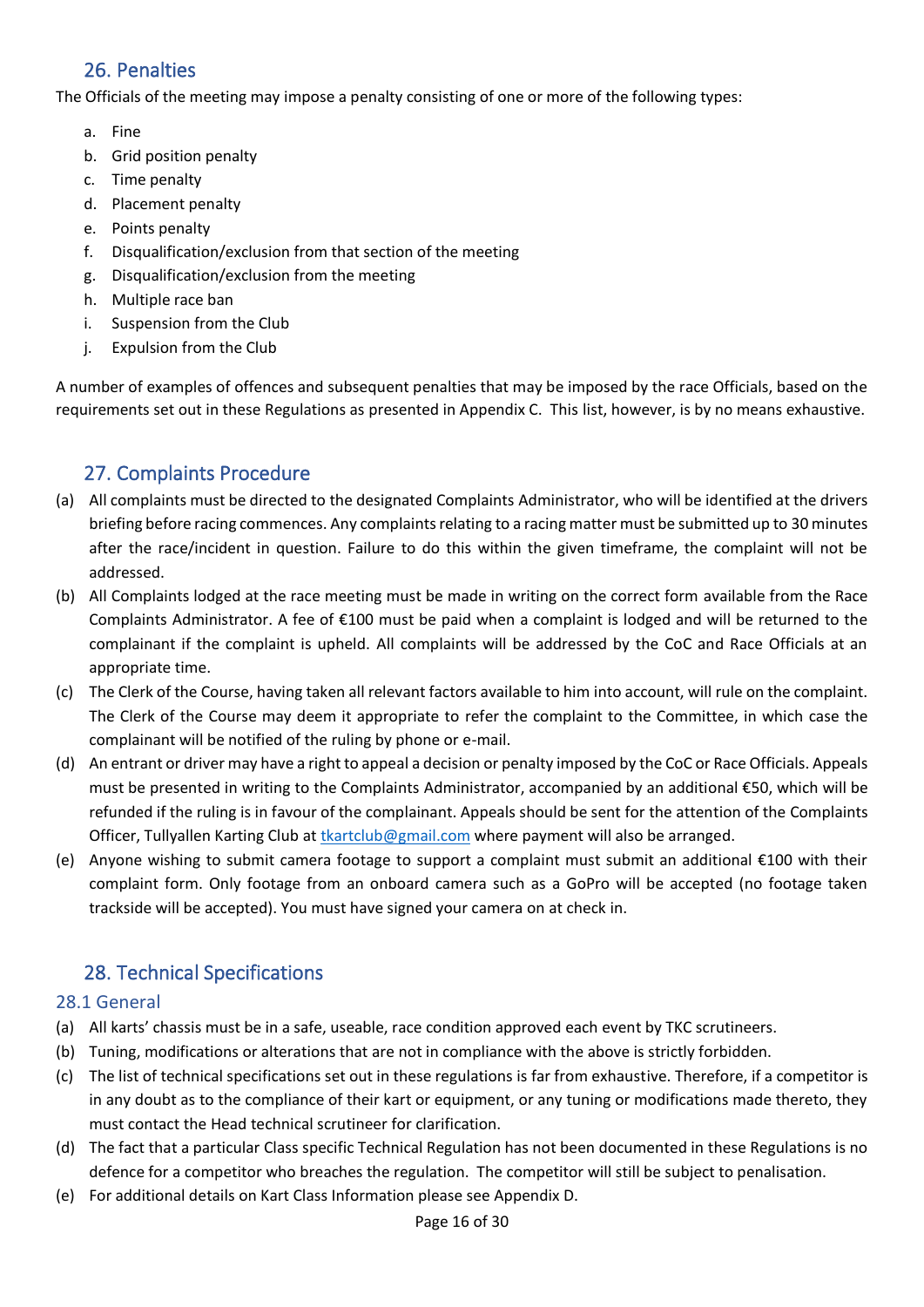#### <span id="page-16-0"></span>28.2 Kart

#### 28.2.1 Minimum Weight Limits

- (a) The minimum weight limit for each class of kart is displayed in the 'Kart Classes and Minimum Weights' Section 5 of these Regulations. This minimum weight limit is comprised of the combined weight of the driver (plus all apparel), kart and engine, with the kart in complete racing trim.
- (b) Minimum weight checks will be carried out at the end of practice sessions, heats and finals. All competitors are required to be weighed after each heat and after the final (Subject to CoC's discretion on race day).

Any competitor failing to comply with this regulation will not qualify for points for that session.

**No weight = no championship points** (Subject to CoC's discretion on race day)

- (c) When requested, drivers must present themselves and their kart, in full race trim, for weighing.
- (d) It is not permissible to alter the weight of either the kart or driver in any way prior to being weighed.
- (e) If a kart and driver fail to meet the specified minimum weight, he/she will be given one more opportunity to be re-weighed. Re-weighing must be done immediately, and driver and kart must not leave parc-ferme at any time before this is complete.
- (f) Where a weight infringement has occurred, the driver will receive no points for that particular race.
- (g) The calibration status of the scales on the day is deemed to be correct and all subsequent weights recorded will therefore be absolute and final. It is the driver's responsibility to ensure that the minimum weight limit is achieved.

#### 28.2.2 Lead Ballast

- (a) If lead ballast is required to achieve the minimum weight for the required class it can only be fitted to the seat.
- (b) Each lead weight (not exceeding 5Kg in weight) must be secured to the seat using two 8mm bolts fitted with lock nuts and 20mm minimum O.D. washers.

#### 28.2.3 Kart Numbering

- (a) Kart numbers must be displayed on all four sides of the kart (Nassau panel, side pods and rear bumper).
- (b) All kart numbers must be clearly legible at all times (plain font and background only).
- (c) All kart numbers must be using class allocated colours for numbers and backgrounds (See Appendix E).
- (d) On-board cameras must not block the view of kart numbers.
- (e) Novice drivers must use black number plates with white numbers for a duration of 6 TKC Championship events.

#### 28.2.4 Bumpers

- (a) All Karts must have front and rear bumpers and side pods fitted to the satisfaction of the scrutineers.
- (b) Quick connect front bumpers are mandatory for all senior classes.
- (c) Drop down nose cones are mandatory for all classes except Bambino.

(d) The front fairing (must be installed with the approved installation kit) must remain in the correct position at any time of a competition, as described in the Technical Drawing CIK / FIA No. 2c (See Appendix F).

APPLICATION OF THE PENALTY: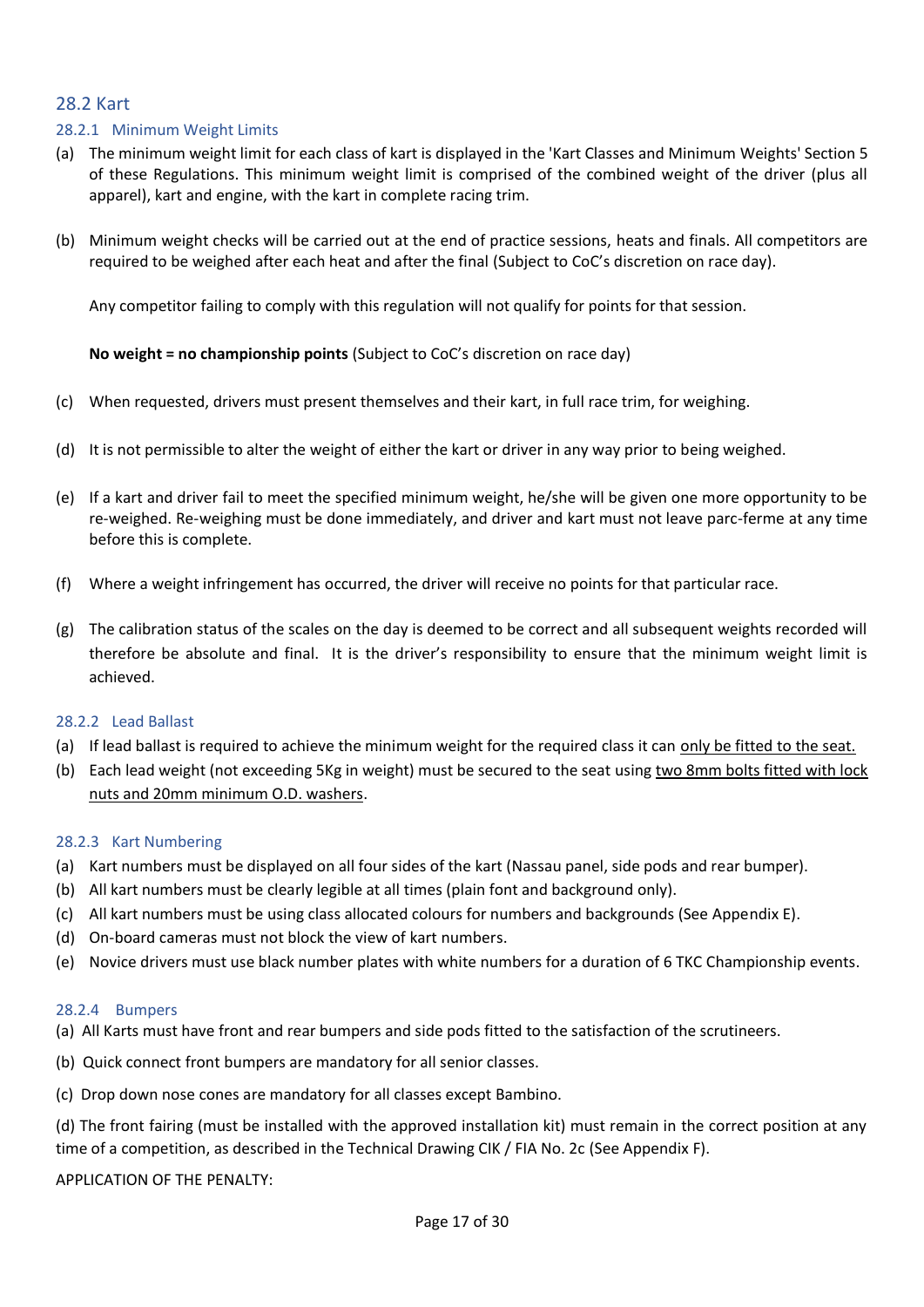A 5 second penalty is applicable on ascertainment of the Officials (Clerk of Course, Judge of Fact, Chief Scrutineer), when passing the finish line and entering parc-ferme to the weighing scale that the fairing is not in its original position. The penalty is final and no appeal allowed. The penalty must be notified to the Driver on entering parc-ferme. The COC and TKC Officials are informed and penalties are instantly applied. If a driver has been witnessed by the CoC, Judge of Fact of intentionally causing the detachment of another Driver's front fairing through brake testing or otherwise he/ she will be penalised. In this case the competitor with the dropped bumper will not receive the penalty. It is prohibited for drivers/entrants to re-attach the front fairing, either on the track, on the recovery vehicle or in the finish area, a breach of this rule shall result in the exclusion of the Driver from Heat 1, Heat 2 or Final. Any modification from the CIK / FIA homologated fixing system or one of its components, is subject to disqualification of the driver from the event, with no appeal allowed.

#### 28.2.5 Brakes

- (a) An efficient braking system is mandatory on all karts and will be checked at scrutineering.
- (b) Master cylinders and associated hydraulic pipe work must be securely fitted to the kart and must be located in a position that minimises the risk of accidental impact or damage.
- (c) Secondary brake cable linkages of a suitable diameter, fitted between the master cylinder and brake pedal, are compulsory on all karts.
- (d) The use of drum brake systems is not permitted.
- (e) With the exception of the 125 KZ gearbox class, the use of front brake systems is prohibited.
- (f) The use of brake disc protectors is mandatory for all senior classes of kart.

#### 28.2.6 Chain Guard

A chain guard is compulsory and must be an effective protection over the top of the exposed chain and rear sprocket and extend at least to the lower plane of the rear axle down a line at least level with the centre of both front and rear sprockets.

#### 28.2.6 Transponders

- (a) It is compulsory for all competitors to have a working AMB TranX160/MyLaps X2 transponder (or equivalent) fitted to their kart for the purposes of lap timing and lap recording in all practice sessions and races.
- (b) Transponders must be securely fitted to the back of the seat or seat struts and in no other position.
- (c) It is the driver's responsibility to ensure that his/her transponder is being detected by the timing system.
- (d) Transponders not fitted of failing to operate; resulting in a nil lap time will result in no finishing position being awarded.
- (e) There will be a limited supply of transponders available for hire.
- (f) If renting a transponder from TKC, rental fee must be paid before use. Rented transponders must be returned to TKC immediately once racing has concluded or a fee will be applied.

#### 28.2.8 Rear Red Light

A fully functioning, rearward facing, red light must be fitted securely on all karts. The light must be illuminated in wet and dark weather conditions under the instruction of the CoC. The rear red light must be set to **solid red light and not flashing mode**. Failure to adhere to this requirement will result in the driver being penalised (see 'Penalties' section, Appendix C).

#### 28.2.9 Data logging /Telemetry

The use of data loggers, e.g. Mychron 5, Uniporo, Alfano, is permitted to collect on-track data for later analysis. Additional original equipment sensors may be fitted in accordance with manufacturer's recommendation and fitting instructions. This is limited to GPS, brake/throttle, speed and steering. The use of an external battery source is permitted but must be secured beneath the nassau panel in a protective casing. Two way or transmission of data from the kart whilst in motion is strictly prohibited.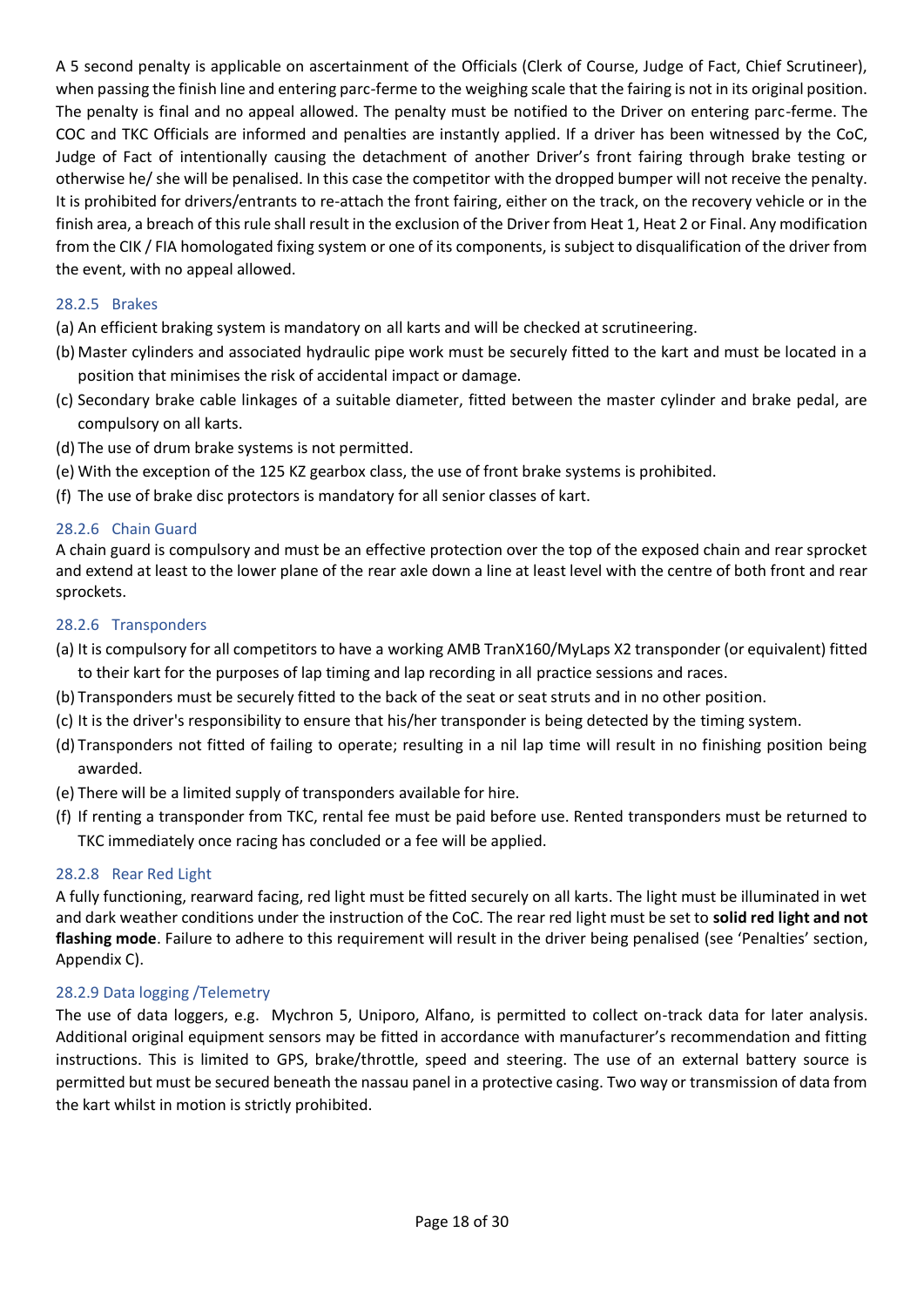#### 28.2.10 Cameras

The use of action cameras is permitted but the unit must be fitted using an appropriate manufacturer type fitting, or as approved by scrutineering. The placement of the camera should not block the race number of the kart. **It is not permitted to fit camera to your race helmet.**

#### 28.2.11 Radio communication

The use of any radio/ telecommunication system between a driver on the track and any other body is strictly prohibited.

### <span id="page-18-0"></span>28.3 Engine

All engines must at all times conform in all aspects with the MSUK / MSA / FIA homologation fiche (as applicable). Compliance with the fiche may be checked at any time during an event.

Engines may be selected at random to be sent to an authorised engine builder for confirmation that they adhere to current MSUK / MSA / FIA homologation fiche (as applicable).

#### 28.3.1 Procedure for engine scrutiny

- (a) If an engine is selected for further scrutiny the race result is postponed and will be confirmed when engines legality is confirmed.
- (b) If selected for further scrutiny, engines will be required to be removed from the kart in parc-ferme and presented for inspection in their complete state, immediately after the meeting has finished. The responsibility of removing the engine is that of the competitor concerned. Inspection of the engine exhaust system may also be requested.
- (c) Engines that are selected for further scrutiny will be placed into an engine box in the presence of competitor/guardian. The engine box containing the engine will be sealed by head scrutineer.
- (d) The competitor/competitor's guardian will be then required to sign an engine conformity agreement. This agreement states that if the engine does not conform to current MSA / MSUK / FIA homologation fiche the competitor must pay the fee for the engine technical check fee and will be disqualified from the event. If the engine is legal and matches current MSA / MSUK / FIA homologation fiche, TKC will pay the fee.
- (e) Where applicable, engines must be sealed to prevent modification. The engine seal number will be recorded at scrutineering and must correspond with the number listed on the engine's logbook.
- (f) The seal number (where applicable) is required on the scrutineering report form as a means of identification in the event of further inspection and for spot checking during competition.
- (g) If the replacement engine's seal number has not been listed on the scrutineering report form then the replacement engine, if it is required for use, must be presented to the Scrutineers to enable the seal number to be recorded.
- (h) Engine components may also be marked or sealed to provide a means of identification for further engine inspection or for spot checking during competition.
- (i) If an engine/engine component, that has been marked/sealed or recorded in anyway, is required to be replaced, it must first be presented to the Scrutineers for inspection, except in the case of a replacement engine, which has already been recorded on the scrutineering report form.
- (j) The maximum number of engines permitted for use during a race day is 2.
- (k) The internal working surfaces of clutch components must remain dry and free of grease or lubricant or any additional substance. It is prohibited to alter the physical dimensions of the clutch components in any way. Particular care must be taken when lubricating the chain and bearings to ensure that no lubricant enters the clutch. Clutches may be inspected before and/or after a race. If any contaminant is found on a clutch in the course of a pre-race inspection, the driver of the kart involved will immediately be excluded from participation in that race.
- (l) Filing, grinding, polishing, surface treating, machining or lightening any component is forbidden.
- (m) The use of high-octane fuel or performance enhancing fuel additives is strictly forbidden.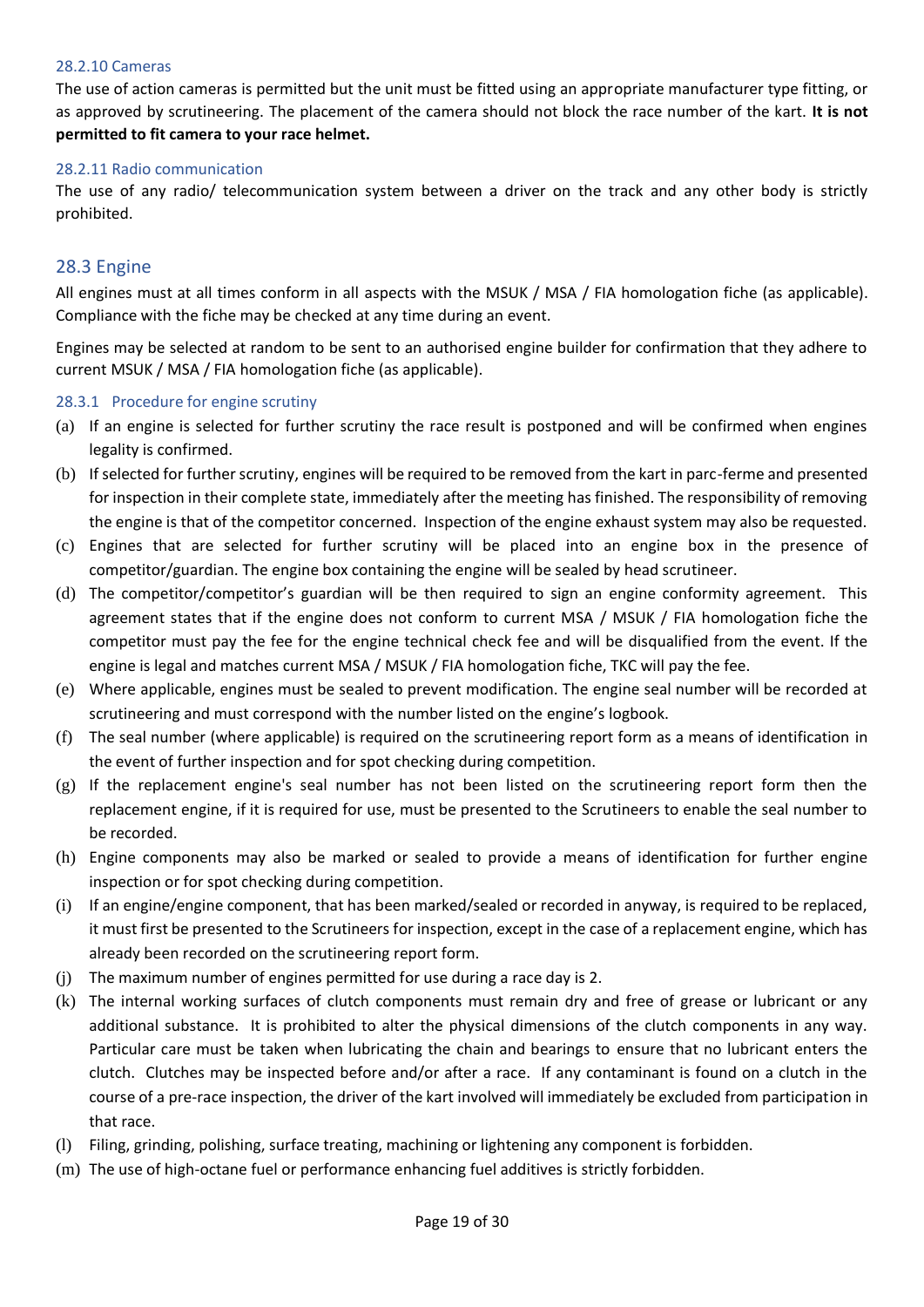# **Appendix A - Karting Flags**

<span id="page-19-0"></span>

| <b>Flag</b>             | <b>Explanation</b>                                                                                                                                                                                                                                    | <b>Flag</b>                                    | <b>Explanation</b>                                                                                                                                                                                               |
|-------------------------|-------------------------------------------------------------------------------------------------------------------------------------------------------------------------------------------------------------------------------------------------------|------------------------------------------------|------------------------------------------------------------------------------------------------------------------------------------------------------------------------------------------------------------------|
| <b>Black</b>            | Displayed to the driver at the<br>start/finish line. The driver<br>has been disqualified and<br>must continue at race pace<br>and leave the track at the end<br>of the lap.                                                                           | Chequered                                      | End of practice session, or<br>race.                                                                                                                                                                             |
| Red                     | Cease driving at racing<br>speed, proceed slowly (no<br>overtaking), with caution to<br>the start line as instructed by<br>the Track Marshals. Drivers<br>must always obey Marshal's<br>instructions, be prepared to<br>stop if the track is blocked. | Green                                          | Displayed to the drivers at<br>the start/finish line to start<br>all heats and finals.<br>All clear at end of the<br>danger area controlled by<br>Yellow flags.                                                  |
| Yellow                  | Danger, slow down ensuring<br>the full control of the kart is<br>kept. No overtaking.                                                                                                                                                                 |                                                | Great Danger, slow down<br>considerably. Be prepared<br>to suddenly deviate from<br>racing line or take evasive<br>action<br>No<br>or<br>stop.<br>overtaking.<br><b>Waved Yellow</b>                             |
| <b>Blue</b>             | A faster competitor is<br>following close behind.                                                                                                                                                                                                     |                                                | faster competitor<br>A<br>is<br>trying to overtake.<br><b>Waved Blue</b>                                                                                                                                         |
| <b>Black</b><br>/ White | Displayed to the driver at the<br>start/finish line. Warning to<br>driver that their behaviour is<br>suspect and that they may<br>receive the Black flag on<br>further reports.                                                                       | DI <sub>d</sub> CK/<br>Orange<br><b>Circle</b> | Displayed to the driver to<br>inform<br>him/her<br>0f<br>mechanical<br>apparent<br>failure or fire which may<br>not be obvious to the<br>driver.<br>The kart<br>must<br>return to pits at the end of<br>the lap. |
| Yellow/Red              | Slippery surface ahead.                                                                                                                                                                                                                               |                                                |                                                                                                                                                                                                                  |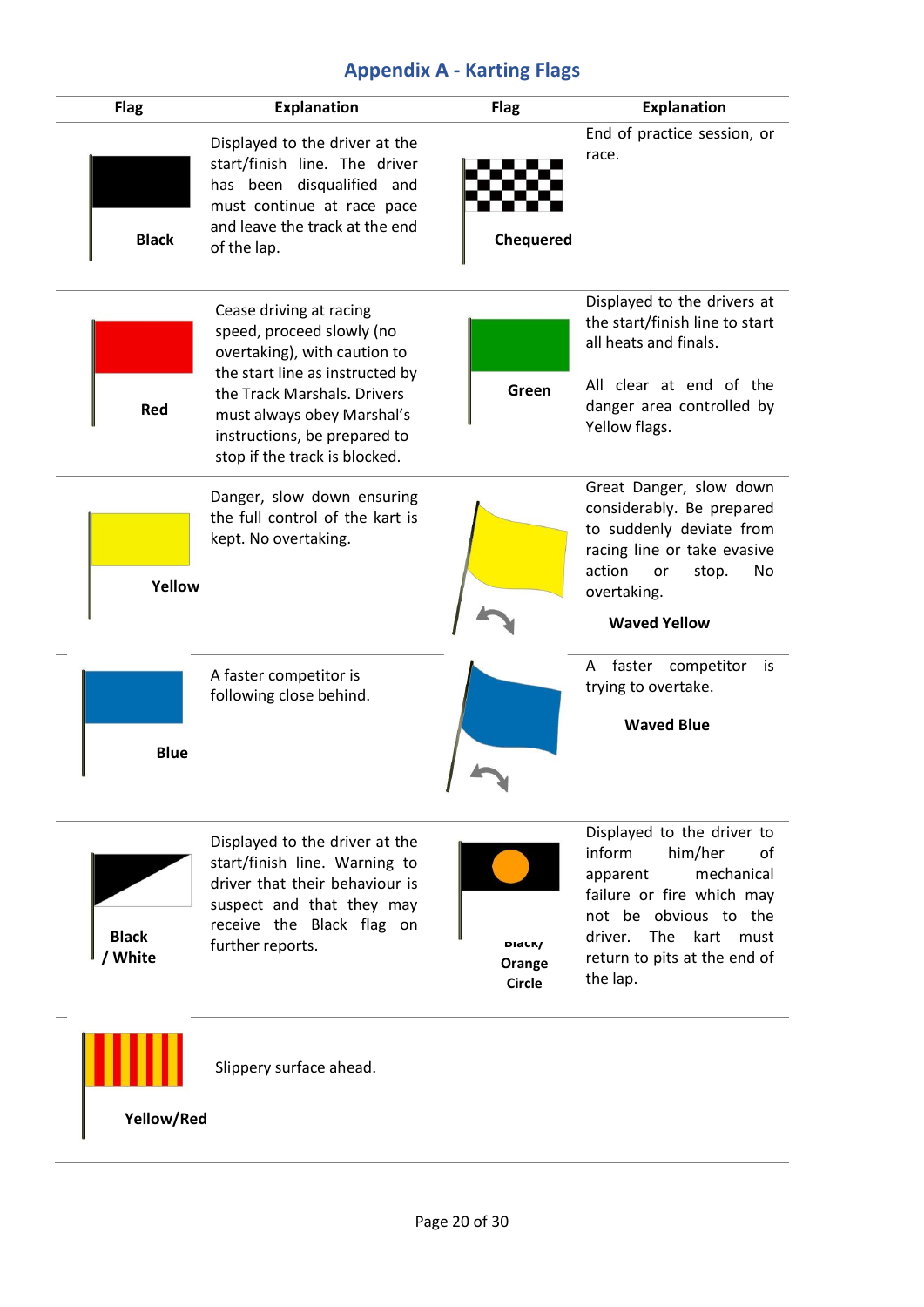# **Appendix B - Tyre Specifications**

<span id="page-20-0"></span>

| <b>Class</b>                     | <b>Dry Tyres</b>                                                                                         | <b>Wet Tyres</b>                                                              |
|----------------------------------|----------------------------------------------------------------------------------------------------------|-------------------------------------------------------------------------------|
| <b>Bambino Comer</b>             | Le Cont MSA All-Weather tyre<br>(Limited to 1 set per round)                                             | Le Cont MSA All-Weather tyre<br>(Limited to 1 set per round)                  |
| <b>Bambino IAME</b>              | Heideneau T-Race Green<br>(Limited to 2 sets for 2022 Championship)                                      | Heideneau WH1                                                                 |
| <b>lame Cadet</b>                | Dunlop LS2/SL3<br>(Front 10*3.6*5; Rear 11*5.1*5)<br>(Limited to 1 set per round)                        | Dunlop KT3<br>(Front 10*3.6*5; Rear 11*4.5*5)<br>(Limited to 1 set per round) |
| <b>Honda Cadet</b>               | Dunlop LS2/SL3<br>(Front 10*3.6*5; Rear 11*5.1*5)<br>(Limited to 2 sets for 2022 Championship)           | Dunlop KT3<br>(Front 10*3.6*5; Rear 11*4.5*5)                                 |
| <b>Mini Max</b>                  | <b>MOJO D2 / D2XX</b><br>(Front 10.0 x 4.50-5; Rear 11.0 x 7.10-5)<br>(Limited to 1 set per round)       | MOJO W5 / MOJO W2<br>(Front 10.0 x 4.50-5; Rear 11.0 x 6.00-5)                |
| <b>Junior Max</b>                | MOJO D2 / D2XX<br>(Front 10.0 x 4.50-5; rear 11.0 x 7.10-5)<br>(Limited to 1 set per round)              | MOJO W5 / MOJO W2<br>(Front 10.0 x 4.50-5; Rear 11.0 x 6.00-5)                |
| <b>Junior X30</b>                | Komet K2H<br>(Limited to 1 set per round)                                                                | Komet K1W                                                                     |
| <b>Senior X30</b>                | Komet K2H<br>(Limited to 1 set per round)                                                                | Komet K1W                                                                     |
| <b>Rotax Senior Max</b><br>(165) | MOJO D5<br>(Front 10.0 x 4.50-5; Rear 11.0 x 7.10-5)<br>(Limited to 1 set per round)                     | MOJO W5 / MOJO W2<br>(Front 10.0 x 4.50-5; Rear 11.0 x 6.00-5)                |
| <b>Rotax Senior Max</b><br>(180) | MOJO D5<br>(Front 10.0 x 4.50-5; Rear 11.0 x 7.10-5)<br>(Limited to 1 set per round)                     | MOJO W5 / MOJO W2<br>(Front 10.0 x 4.50-5; Rear 11.0 x 6.00-5)                |
| <b>Gearbox / 125 KZ2</b>         | Open choice<br>(Limited to 1 set per round)                                                              | Open choice<br>(Limited to 1 set per round)                                   |
| Super 4                          | <b>MOJO D2 / D2XX</b><br>(Front 10.0 x 4.50-5; Rear 11.0 x 7.10-5)<br>4 x sets for the 2022 Championship | MOJO W5 / MOJO W2<br>Front 10.0 x 4.50-5; Rear 11.0 x 6.00-5)                 |
| <b>Super Pro</b>                 | <b>Maxxis SLR or Maxxis T4</b>                                                                           | Open choice                                                                   |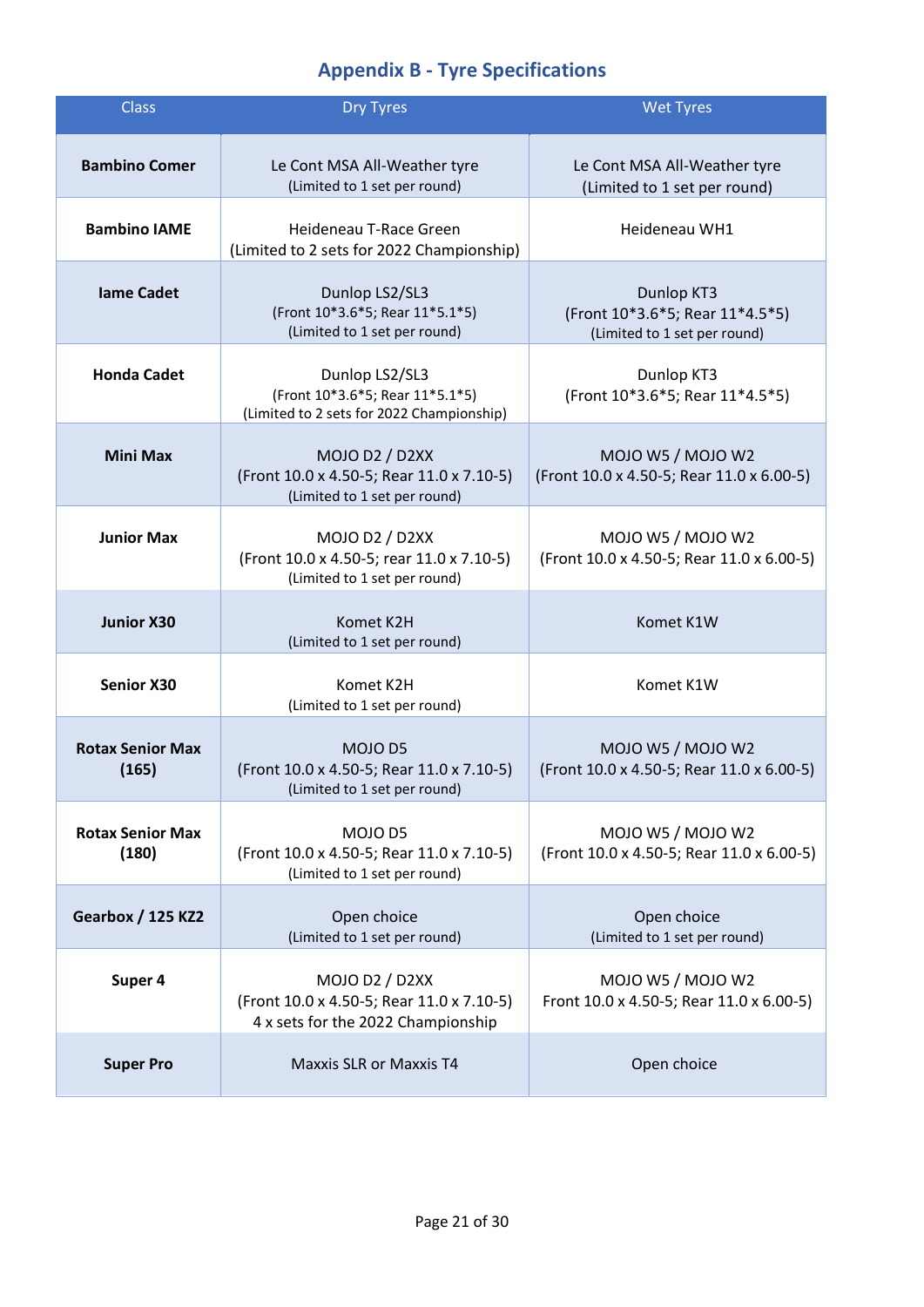# **Appendix C - Example Offences and Subsequent Penalties**

<span id="page-21-0"></span>

| <b>Offence</b>                                                                                                                                         | <b>Penalty</b>                                                                                                 |  |
|--------------------------------------------------------------------------------------------------------------------------------------------------------|----------------------------------------------------------------------------------------------------------------|--|
| Driver Sign on / check in                                                                                                                              |                                                                                                                |  |
| Driver not signed on for meeting                                                                                                                       | Disqualification from meeting                                                                                  |  |
| Late sign on infringement                                                                                                                              | €50 Fine (no participation until fine is paid)                                                                 |  |
| <b>Driver's Briefing</b>                                                                                                                               |                                                                                                                |  |
| Driver's briefing - failure to attend                                                                                                                  | No admittance to track until such time as the driver has<br>been briefed by the CoC or an appointee of the CoC |  |
| Driver's briefing - entering track without attending driver's<br>briefing or without being separately briefed by the CoC or an<br>appointee of the CoC | Disqualification from the meeting.                                                                             |  |
| <b>Race Wear</b>                                                                                                                                       |                                                                                                                |  |
| Failure to wear race suit, boots, gloves, helmet, rib<br>protector (where specified), neck brace (where specified)                                     | No admission to track through to disqualification from<br>session                                              |  |
| Novice drivers not wearing high visibility arm band on track                                                                                           | €10 Fine through to disqualification from meeting                                                              |  |
| <b>Failure to obey instructions / flags</b>                                                                                                            |                                                                                                                |  |
| Failure to obey instructions of Officials or Marshals                                                                                                  | Grid position penalty through to disqualification from<br>meeting                                              |  |
| Failure to comply with Yellow or Blue Flags                                                                                                            | 3 place penalty through to disqualification from race                                                          |  |
| Failure to comply with Mechanical Failure Flag or Black Flag                                                                                           | Disqualification from meeting                                                                                  |  |
| Failure to present kart, engine or apparel to the CoC or<br>scrutineers on request                                                                     | Disqualification from meeting. Forfeit all points already<br>gained at that meeting.                           |  |
| <b>Dummy Grid</b>                                                                                                                                      |                                                                                                                |  |
| Starting a kart in the dummy grid area whilst on a trolley<br>or                                                                                       | Placed to the back of the grid.                                                                                |  |
| Lifting the kart on the dummy grid while the engine is<br>running.                                                                                     |                                                                                                                |  |
| Lifting the rear of a Bambino or Cadet kart whilst the<br>engine is running.                                                                           | Placed to the back of the grid.                                                                                |  |
| <b>Driving</b>                                                                                                                                         |                                                                                                                |  |
| On approaching the start line all karts must remain in their grid<br>row until they pass the last traffic cone.                                        | A penalty of 5 seconds will be applied to any driver who<br>hits a traffic cone                                |  |
| Weaving or rapid<br>changes of direction<br>during<br>the<br>formation/warm-up lap                                                                     | Rear grid start or a placement penalty at the end of the<br>race                                               |  |
| Avoidable kart contact on track (e.g. pushing or banging)                                                                                              | 3 place penalty through to disqualification from meeting                                                       |  |
|                                                                                                                                                        |                                                                                                                |  |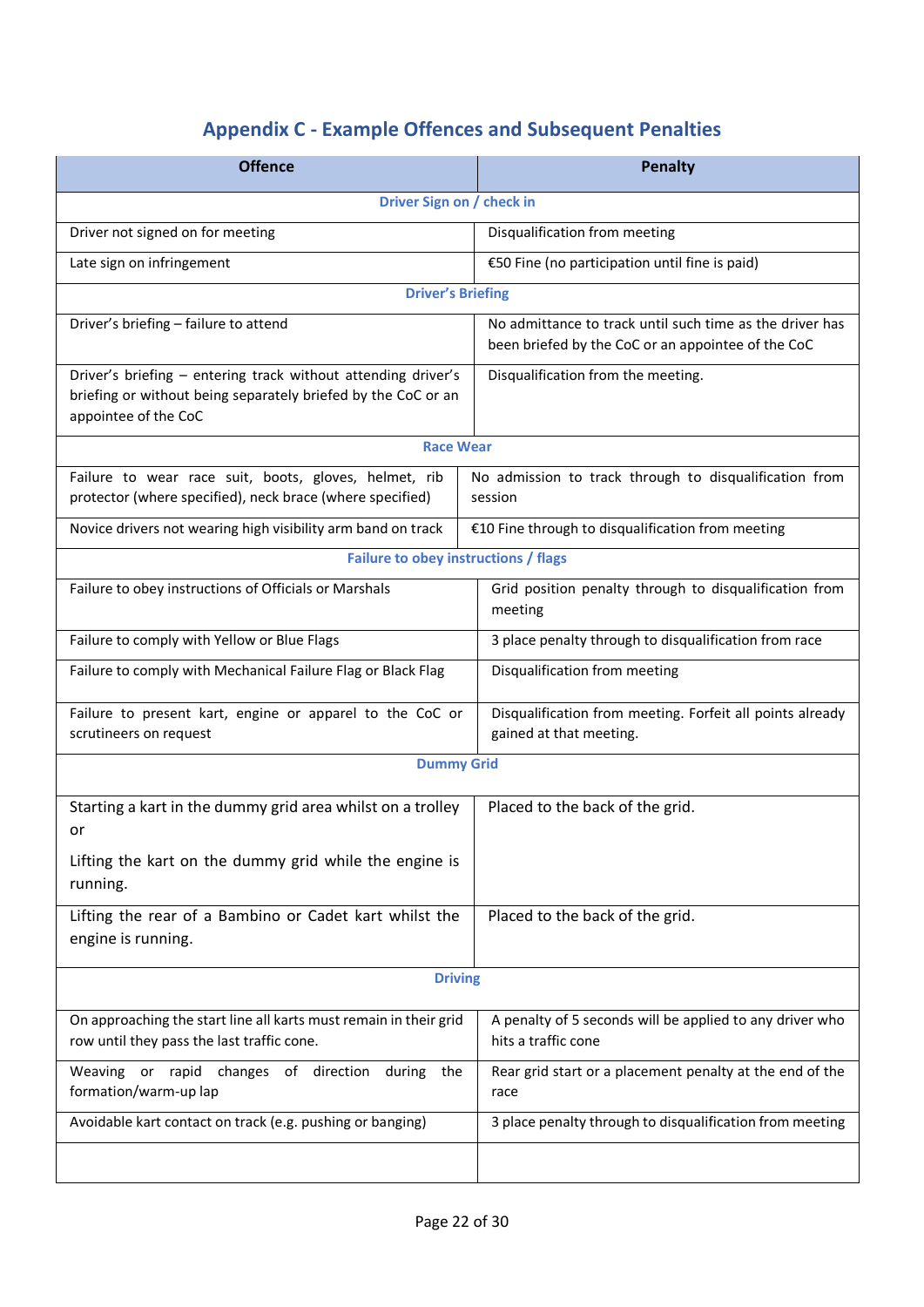| <b>Offence</b>                                                                                                                                                                            | <b>Penalty</b>                                                                                                                                 |  |
|-------------------------------------------------------------------------------------------------------------------------------------------------------------------------------------------|------------------------------------------------------------------------------------------------------------------------------------------------|--|
| Dangerous or over aggressive driving                                                                                                                                                      | Disqualification from session through to multiple race<br>ban                                                                                  |  |
| Gaining an unfair advantage                                                                                                                                                               | 5 seconds or 1 lap penalty                                                                                                                     |  |
| Starting infringement                                                                                                                                                                     | Grid placement penalty or time/placement penalty<br>applied to finishing results                                                               |  |
| <b>Underweight</b>                                                                                                                                                                        |                                                                                                                                                |  |
| Minimum weight infringement                                                                                                                                                               | Championship points penalty.                                                                                                                   |  |
| <b>Behaviour</b>                                                                                                                                                                          |                                                                                                                                                |  |
| Verbal / Physical abuse by a competitor towards a race<br>Marshal, Official, Organiser or any other event participant                                                                     | Fine and/or race ban through to suspension or expulsion<br>from the Club (at the Committee's discretion).                                      |  |
| Verbal / Physical abuse by any parent, guardian, family<br>member, associate or crew member towards a race Marshal,<br>Official, Organiser or any other event participant                 | Fine and/or race ban through to suspension or expulsion<br>of competitor and relevant associates from Club (at the<br>Committee's discretion). |  |
| Standing on top of any vehicle, or vehicle tailgate or other<br>portable raised platform for spectating or other purposes.                                                                | Exclusion of the driver / entire team and any other driver<br>associated in any manner with those involved in the<br>breach from the event.    |  |
| Outside assistance given to a driver at any point during the race<br>(For Bambino and Cadet classes, the CoC may grant an<br>exception to this rule at his sole and absolute discretion). | Disqualification from that race.                                                                                                               |  |
| Standing on top of any vehicle, or vehicle tailgate or other<br>portable raised platform for spectating or other purposes<br>is not permitted at the track during race day.               | Exclusion of the driver / entire team and any other<br>driver associated in any manner with those<br>involved in the breach from the event.    |  |
| More than 1 person accompanying driver onto the dummy grid<br>/ track / parc ferme.                                                                                                       | 3 place penalty through to disqualification from race                                                                                          |  |
| <b>Scrutiny</b>                                                                                                                                                                           |                                                                                                                                                |  |
| Engine non-conformance                                                                                                                                                                    | Disqualification from meeting through to multiple race<br>ban                                                                                  |  |
| Tyre infringement (including incorrect type, chemical<br>treatment, incorrect use)                                                                                                        | Disqualification from relevant race or entire meeting or<br>exclusion from all races for a period of 1 year.                                   |  |
| Equipment including chassis, tyres and engines do not<br>conform in all respects to the data on the scrutineering<br>document.                                                            | Driver disqualified from the relevant heat or final.                                                                                           |  |
| <b>Front Fairing (Dropped nose cone)</b>                                                                                                                                                  |                                                                                                                                                |  |
| Any modification from the CIK / FIA homologated fixing system<br>or one of its components                                                                                                 | Disqualification of the driver from the event, with no<br>appeal allowed.                                                                      |  |
| Driver/entrant attempting to re-attach the front fairing, either<br>on the track, on the recovery vehicle or in the finish area.                                                          | Disqualification of the Driver from Heat 1, Heat 2 or<br>Final.                                                                                |  |
| Front fairing not in its original position when passing the finish<br>line and entering parc ferme. The penalty is final and no appeal<br>allowed                                         | 5 second penalty. The penalty is final and no appeal<br>allowed                                                                                |  |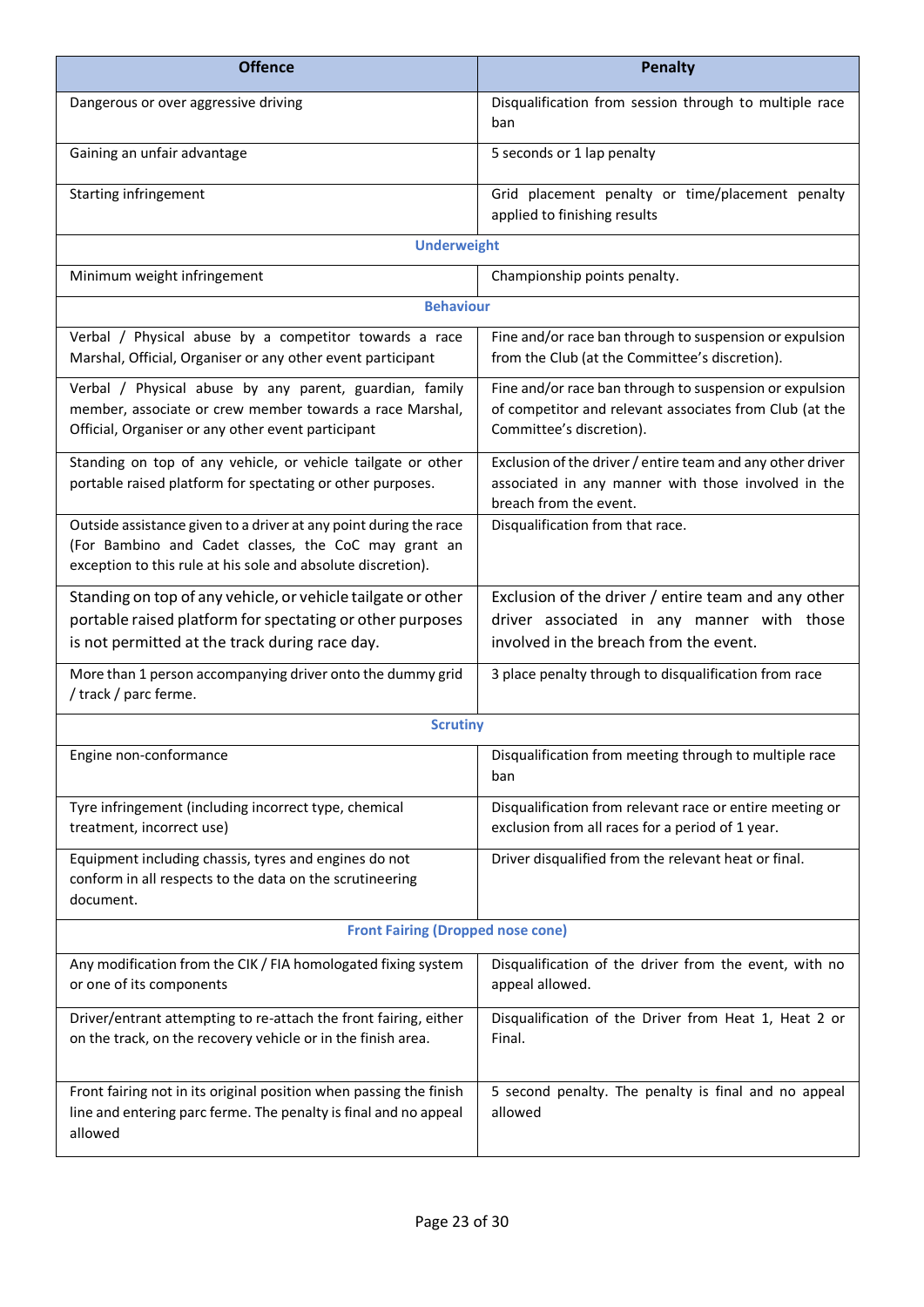## **Appendix D – Kart Class Information**

## <span id="page-23-1"></span><span id="page-23-0"></span>Bambino Comer

- $\circ$  Ages 5 8 on or before 1<sup>st</sup> March (if a Bambino was 8 on the first day of March and became 9 during the Championship he / she can finish the Championship as a Bambino)
- o Engine: Comer C50 (tagged).
- o Engine spec: Motorsport UK / MSA. Find spec here [Comer Bambino](https://drive.google.com/file/d/1HWJ09At8gUycsYYkwWdM-5mKn0zG3Djx/view?usp=sharing) No inlet restrictor required.
- o Standard air filter
- o Carb: Standard Dell'Orto SHA 12/14 L as per the current homologation fiche. Standard exhaust with no modifications
- o Sprocket: 10 tooth front sprocket / 80 tooth rear sprocket (78 tooth for Galway)
- o Weight: 71kg
- o Tyres: Le Cont MSA All-Weather tyres (1 x set per race event permitted) Minimum tread depth is 1mm at any point across the tyre or at any point picked by the scrutineer
- o Neck brace & rib protector mandatory
- o Kart Numbers: Yellow background / Black number
- $\circ$  Novice must wear high-vis armband, novice number plates and start at back of the grid for both heats.

### <span id="page-23-2"></span>Bambino IAME

- $\circ$  Ages 6 8 on or before 1<sup>st</sup> March (if a Bambino was 8 on the first day of March and became 9 during the Championship, he / she can finish the Championship as a Bambino)
- o Engine: IAME M1
- o Engine spec: [IAME Bambino](https://drive.google.com/file/d/1LMMPe2bm-bcXeqdDDfgY2fIO78ik66N8/view?usp=sharing)
- o Sprocket: 10 or 11 tooth front sprocket. 80 tooth rear sprocket
- o Carb: For Iame M1 Bambino the Tillotson HS-325-A as per the current homologation fiche. The carburettor must remain unmodified and conform in all aspects to the official homologation fiche.
- o The inlet spacer Part Number EG31011 must be in place at all times as must the 11.5mm exhaust spacer part no EH20511.
- o Weight: 74kg
- o Tyres: **Dry tyres:** Heideneau T-Race Green (2 sets for 2022 Championship) **Wets:** Heideneau WH1
- o Neck brace mandatory & rib protector mandatory
- o Kart Numbers: Yellow background / Black number
- $\circ$  Novice must wear high-vis armband, novice number plates and start at back of the grid for both heats.

### <span id="page-23-3"></span>IAME Cadet

- $\circ$  Ages 8 12 on or before 1<sup>st</sup> March (Racing from 8 years of age or from the year of 8<sup>th</sup> birthday with defined experience. Proof must be submitted to the Committee for approval) (If a Cadet was 12 on the first day of March and became 13 during the Championship, he / she can finish the Championship as a Cadet)
- o Engine: IAME Parilla Gazelle 60cc
- o Spec: **IAME Cadet** Use of exhaust restrictor will not be required.
- o It will not be possible to use Shell M oil. The oil to be used is ELF 909 HTX.
- o Weight: 105kg
- o Tyres: **Dry tyres:** Dunlop LS2/SL3 Wets**:** Dunlop KT3
- o Neck brace strongly recommended / Rib protector mandatory.
- o Kart Numbers: Yellow background / Black number
- o Drop nose cones mandatory.
- o Novice must wear high-vis armband, novice number plates and start at back of the grid for both heats.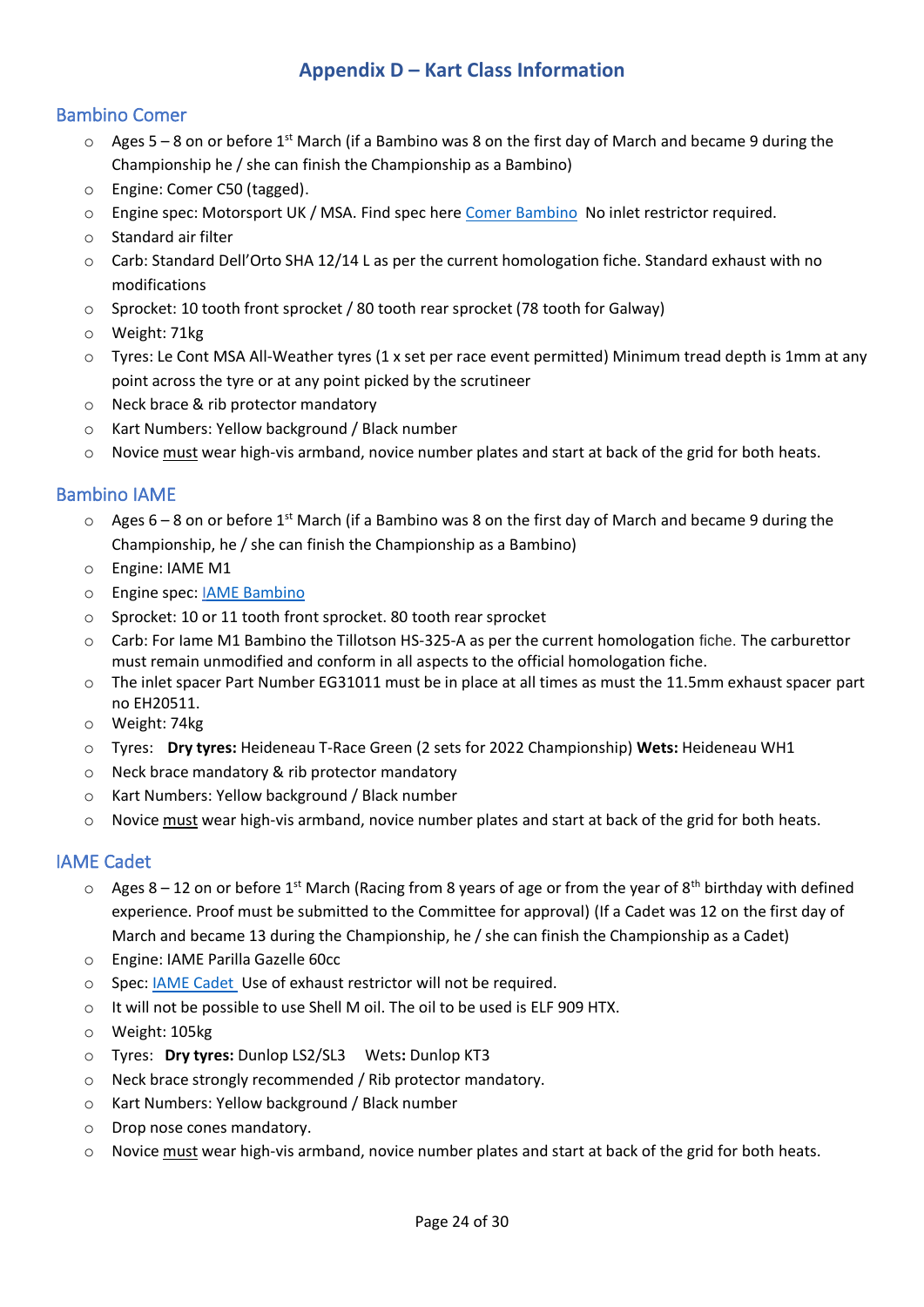## <span id="page-24-0"></span>Honda Cadet

- $\circ$  Ages 8 12 on or before 1<sup>st</sup> March (If a Cadet was 12 on the first day of March and became 13 during the Championship, he / she can finish the Championship as a Cadet)
- o Engine: Honda GX160
- o Engine spec: Motorsport UK / MSA. Find spec here [Honda Cadet](https://drive.google.com/file/d/19U0EygmgcRI6FUcrpKu9Z0GGA5IsLQEO/view?usp=sharing) and [Changes to Honda GX160](https://drive.google.com/file/d/11lF1aAmJ6AFc7KZdJkZ9nRqic_bRyz_n/view?usp=sharing)
- o Weight: 103kg
- o Tyres: **Dry tyres:** Dunlop LS2/SL3 (Limited to 2 sets for 2022 Championship) Wets**:** Dunlop KT3
- o Neck brace strongly recommended / Rib protector mandatory.
- o Kart Numbers: Yellow background / Red number
- o Drop nose cones mandatory.
- o Novice must wear high-vis armband, novice number plates and start at back of the grid for both heats.

### <span id="page-24-1"></span>Mini Max

- $\circ$  Ages 11 14 on or before 1<sup>st</sup> March (If a Mini Max was 14 on the first day of March and became 15 during the Championship, he / she can finish the Championship as a Mini Max)
- o Engine: Rotax Mini Max
- o Engine spec: Motorsport UK / MSA. Find spec here [Rotax Fiche \(filesusr.com\)](https://789ffa5e-6564-46e7-8783-f9cb90a4dceb.filesusr.com/ugd/a24324_cd19c198602346a5ac7963142e491491.pdf?index=true)
- o ECU type: Senior ECU (Part no: 666815)
- o Exhaust and Inlet Throttle Restrictors: Exhaust restrictor must be in place at all times. Restrictor must be as supplied by J.A.G. and comply with the official fiche, no modifications allowed. Exhaust flange restrictor, 20.3mm maximum round bore, all exhaust gases must pass through this restrictor. Inlet throttle restrictor must be in place at all times. Restrictor must be as supplied by J.A.G. and comply with the official fiche, no modifications allowed. The length of the Inlet throttle must be 37.8mm minimum.
- o Weight: 135kg
	- Tyres: **Dry tyres:** MOJO D2 / D2XX (Front 10.0 x 4.50-5; rear 11.0 x 7.10-5) 1 x set per race event permitted **Wet tyres:** MOJO W5 / MOJO W2 (Front 10.0 x 4.50-5; Rear 11.0 x 6.00-5)
		- MOJO W2 tyres can only be used as full sets and not mixed with MOJO W5 wet tyres.
- o Drop nose cones mandatory.
- o Kart Numbers: Yellow background / black number
- o Neck brace strongly recommended / Rib protector mandatory.
- o Novice must wear high-vis armband, novice number plates and start at back of the grid for both heats.

### <span id="page-24-2"></span>Junior Max

- o Ages 12 16 on or before 1st March (If a Junior Max was 16 on the first day of March and became 17 during the Championship, he / she can finish the Championship as a Junior Max)
- o Engine: Rotax Junior Max
- o Engine spec: Motorsport UK / MSA. Find spec here [Rotax Fiche \(filesusr.com\)](https://789ffa5e-6564-46e7-8783-f9cb90a4dceb.filesusr.com/ugd/a24324_cd19c198602346a5ac7963142e491491.pdf?index=true)
- o ECU type: Junior ECU (Part no: 666813)
- o Weight: 148kg
	- Tyres: **Dry tyres:** MOJO D2 / D2XX (Front 10.0 x 4.50-5; rear 11.0 x 7.10-5) 1 x set per race event permitted  **Wet tyres:** MOJO W5 / MOJO W2 (Front 10.0 x 4.50-5; Rear 11.0 x 6.00-5)
		- MOJO W2 tyres can only be used as full sets and not mixed with MOJO W5 wet tyres.
- o Drop nose cones mandatory.
- o Kart Numbers: Red background / White number
- o Neck brace strongly recommended / Rib protector mandatory.
- o Novice must wear high-vis armband, novice number plates and start at back of the grid for both heats.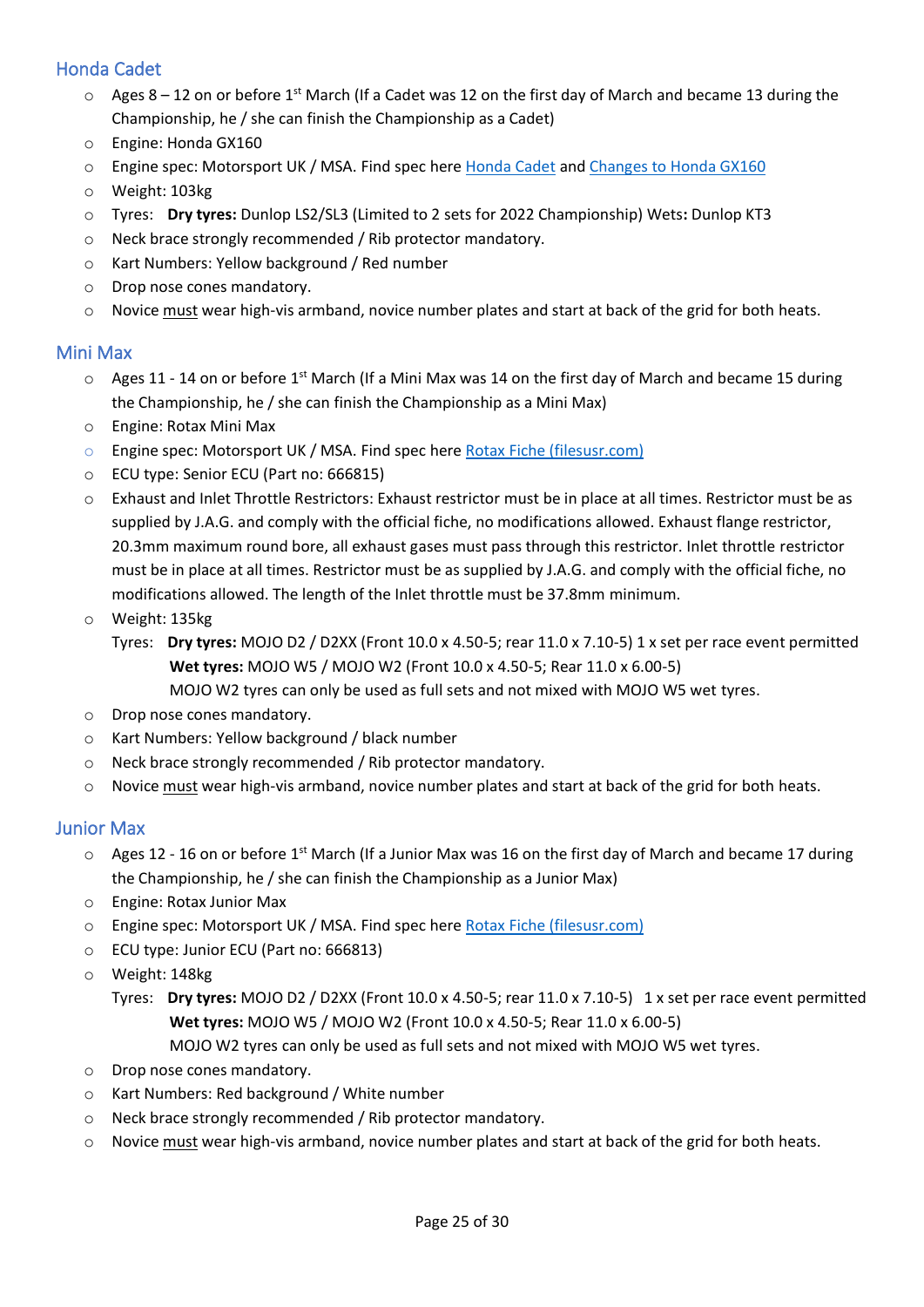## <span id="page-25-0"></span>Junior IAME X30

- $\circ$  Ages: 11-15 (If a Junior x30 was 15 on the first day of March and became 16 during the Championship he / she can finish the Championship as a Junior x30) Engine: IAME X30 Find spec here: [Junior x30](https://www.iameseriesitaly.com/wp-content/uploads/2021/02/254V_IAME-X30-125cc-LIMIT.-16000-giri-MOTORE-2021.pdf) Carb: [IAME x30 Carb](https://drive.google.com/file/d/1zGwsyxB8Jkw5rykF2liovf0DVSRMWmOv/view?usp=sharing)
- o Exhaust: [Junior x30 Exhaust](https://drive.google.com/file/d/17QMe0Vpb8V3HiN7RjpQ4RdjXOaZ3LOwy/view?usp=sharing)
- o Weight: 145kg
	- Tyres: **Dry tyres:** Komet K2x set per race event permitted) **Wet tyres:** Komet K1W
- o Drop nose cones mandatory.
- o Kart Numbers: Green background / White number
- o Neck brace strongly recommended / Rib protector mandatory.
- o Novice must wear high-vis armband, novice number plates and start at back of the grid for both heats.

### <span id="page-25-1"></span>Senior IAME X30

- o Age 15+\*
	- \*A junior driver is eligible to upgrade to Senior X30 in the following circumstances:
	- (a) they have reached their  $15<sup>th</sup>$  birthday on the day of the race meeting

**Or**

(b) They are in the year of their 15<sup>th</sup> birthday, have completed a minimum of 10 races in Junior IAME X30 or Junior Rotax Max with TKC and / or another karting body to be determined by the Committee, and weigh a minimum of 72kg. This is subject to the approval of the TKC committee (A driver upgrading to a senior class cannot revert to a junior class for subsequent races).

- o Weight: 164kg
- o Engine: IAME X30
- o Engine spec: [IAME x30](https://drive.google.com/file/d/1dOwzcpq13WFZgh78V8gzoDgZ_3mQ-lIY/view?usp=sharing)
- o Changes from 2019: [IAME x30 Changes 2019](https://drive.google.com/file/d/1cfvXn1u0UomVDRp0yWguzmfn8sag3HkV/view?usp=sharing)
- o Carb: [IAME x30 Carb](https://drive.google.com/file/d/1zGwsyxB8Jkw5rykF2liovf0DVSRMWmOv/view?usp=sharing)
- o Tyres: **Dry tyres:** Komet K2H (1 x set per race event permitted) **Wets:** Komet K1W
- o Drop nose cones mandatory.
- o Rib protector strongly recommended (mandatory for drivers under the age of 18)
- o Kart Numbers: Yellow background / Black number
- $\circ$  Novice must wear high-vis armband, novice number plates and start at back of the grid for both heats.

### <span id="page-25-2"></span>Rotax Senior Max (165)

- $\circ$  Age 15 + on or before 1<sup>st</sup> March
- o Engine: Rotax Max 125
- o Engine spec: Motorsport UK / MSA. Find spec here [Rotax Fiche \(filesusr.com\)](https://789ffa5e-6564-46e7-8783-f9cb90a4dceb.filesusr.com/ugd/a24324_cd19c198602346a5ac7963142e491491.pdf?index=true)
- o ECU type: Senior ECU (Part no: 666815)
- o Weight: 165kg
	- Tyres: **Dry tyres:** MOJO D5 (Front 10.0 x 4.50-5; Rear 11.0 x 7.10-5) 1 x set per race event permitted **Wets:** MOJO W5 / MOJO W2 (Front 10.0 x 4.50-5; Rear 11.0 x 6.00-5)
		- MOJO W2 tyres can only be used as full sets and not mixed with MOJO W5 wet tyres.
- o Drop nose cones mandatory.
- o Rib protector strongly recommended (mandatory for drivers under the age of 18)
- o Kart Numbers: Blue background / White number
- o Novice must wear high-vis armband, novice number plates and start at back of the grid for both heats.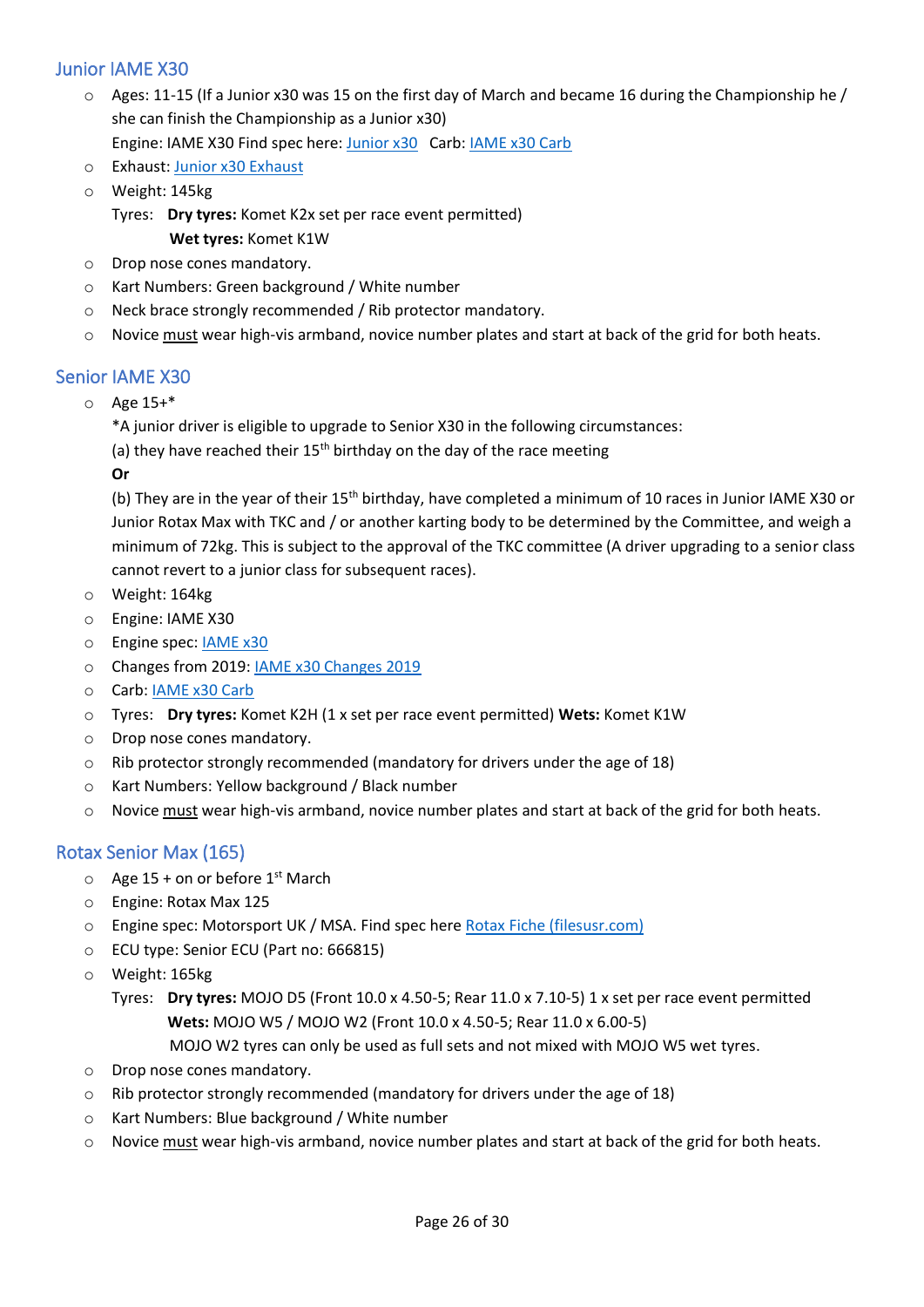## <span id="page-26-0"></span>Rotax Senior Max (180)

- $\circ$  Age 16 + on or before 1<sup>st</sup> March
- o Engine: Rotax Max 125
- o Engine spec: Motorsport UK / MSA. Find spec [Rotax Fiche \(filesusr.com\)](https://789ffa5e-6564-46e7-8783-f9cb90a4dceb.filesusr.com/ugd/a24324_cd19c198602346a5ac7963142e491491.pdf?index=true)
- o ECU type: Senior ECU (Part no: 666815)
- o Weight: 180kg
	- Tyres: **Dry tyres:** MOJO D5 (Front 10.0 x 4.50-5; Rear 11.0 x 7.10-5) 1 x set per race event permitted **Wets:** MOJO W5 / MOJO W2 (Front 10.0 x 4.50-5; Rear 11.0 x 6.00-5)
		- MOJO W2 tyres can only be used as full sets and not mixed with MOJO W5 wet tyres.
- o Drop nose cones mandatory.
- o Rib protector strongly recommended (mandatory for drivers under the age of 18)
- o Kart Numbers: Green background / White number
- o Novice must wear high-vis armband, novice number plates and start at back of the grid for both heats.

## <span id="page-26-1"></span>Gearbox / 125 KZ2

- $\circ$  Age 15 + on or before 1<sup>st</sup> March
- o Weight: 180kg
- o Engine: Open Choice
- o Tyres: **Dry tyres:** Open Choice **Wets:** Open choice 1 x set per race event permitted
- o Drop nose cones mandatory.
- o Rib protector strongly recommended.
- o Kart Numbers: Green background / White number
- o Novice must wear high-vis armband, novice number plates and start at back of the grid for both heats.

### <span id="page-26-2"></span>Super 4

- $\circ$  Age 16 + on or before 1<sup>st</sup> March
- o Weight: 175kg
- o Engine: Biland ss250 (sealed)
- o Find spec here: [https://www.swissauto.com/e/motor/projekt\\_detail.jsp?ID\\_Display=20000I](https://www.swissauto.com/e/motor/projekt_detail.jsp?ID_Display=20000I)
- o Tyres: **Dry tyres:** MOJO D2 / D2XX (Front 10.0 x 4.50-5; rear 11.0 x 7.10-5) 4 x sets of Mojo D2/D2XX for the 2022 Championship

**Wet tyres:** MOJO W5 / MOJO W2 (Front 10.0 x 4.50-5; Rear 11.0 x 6.00-5)

MOJO W2 tyres can only be used as full sets and not mixed with MOJO W5 wet tyres.

- o Drop nose cones mandatory.
- $\circ$  Rib protector strongly recommended (mandatory for drivers under the age of 18)
- o Kart Numbers: Yellow background / Black number
- o Novice must wear high-vis armband, novice number plates and start at back of the grid for both heats.

### <span id="page-26-3"></span>Super Pro

- $\circ$  Age 16 + on or before 1<sup>st</sup> March
- o Weight: 195kg
- o Engine: GX620 series engine. Pull or electric start only. Find spec here: [Super Pro](https://789ffa5e-6564-46e7-8783-f9cb90a4dceb.filesusr.com/ugd/a24324_7d33d6bf6155463c80d6931b9383b2df.pdf?index=true)
- o Tyres: **Dry tyres:** Maxxis SLR or Maxxis T4 **Wet tyres:** Open choice
- o Front bumper must be detachable. From 2022 onwards, the front bumper must be drop-down as per other classes.
- $\circ$  Rib protector strongly recommended (mandatory for drivers under the age of 18)
- o Kart Numbers: Red background / White number
- o Novice must wear high-vis armband, novice number plates and start at back of the grid for both heats.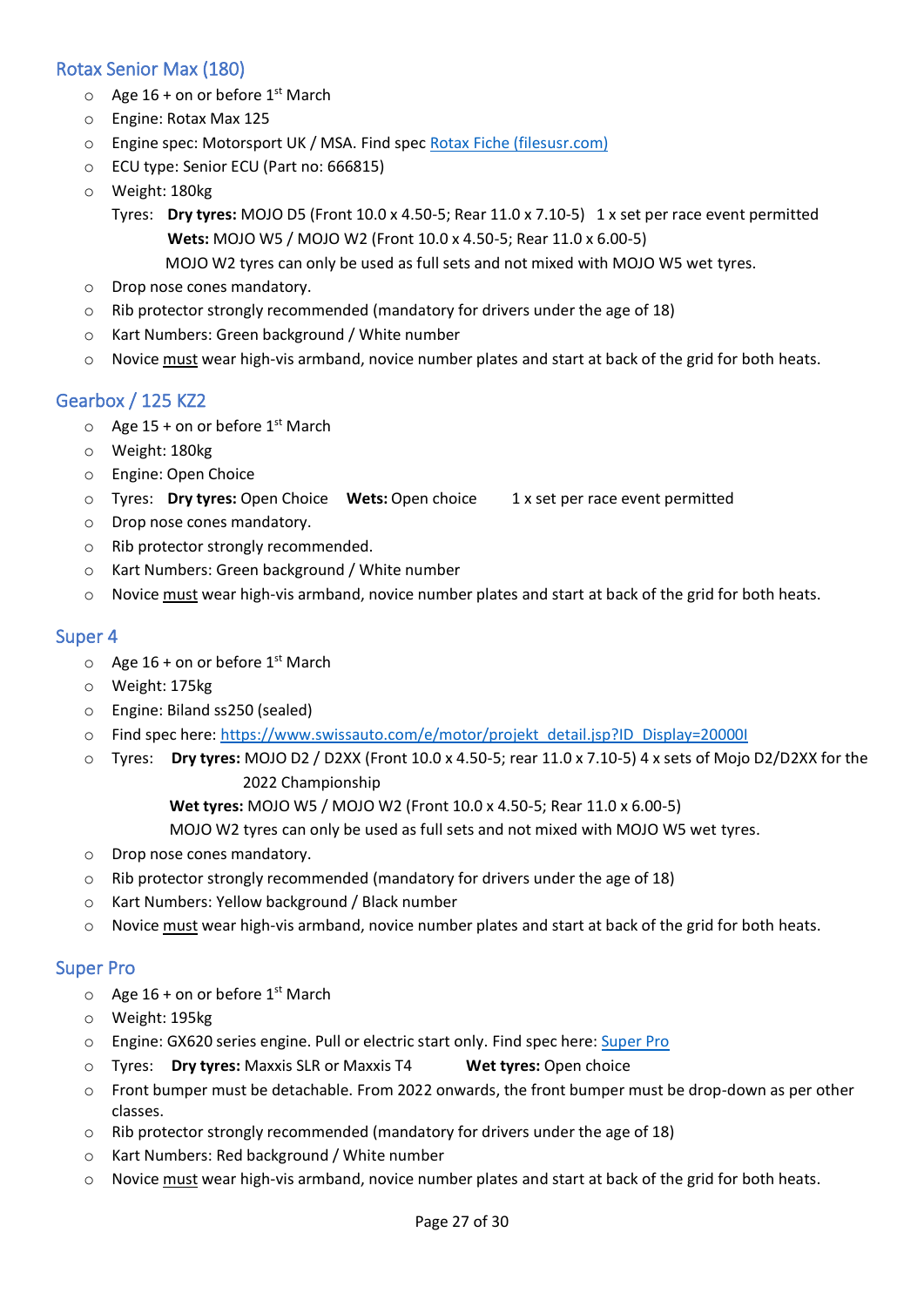## **Appendix E – TKC Number Plate Regulations**

<span id="page-27-0"></span>Drivers must all display the correct colour numbers and plates for their class on all four sides of the kart. Stickers must be on rear of kart, front nassau panel, and on both side pods.









**(non-evo)**













Senior Rotax 165 (open) Senior Rotax 180











 **(non-evo)**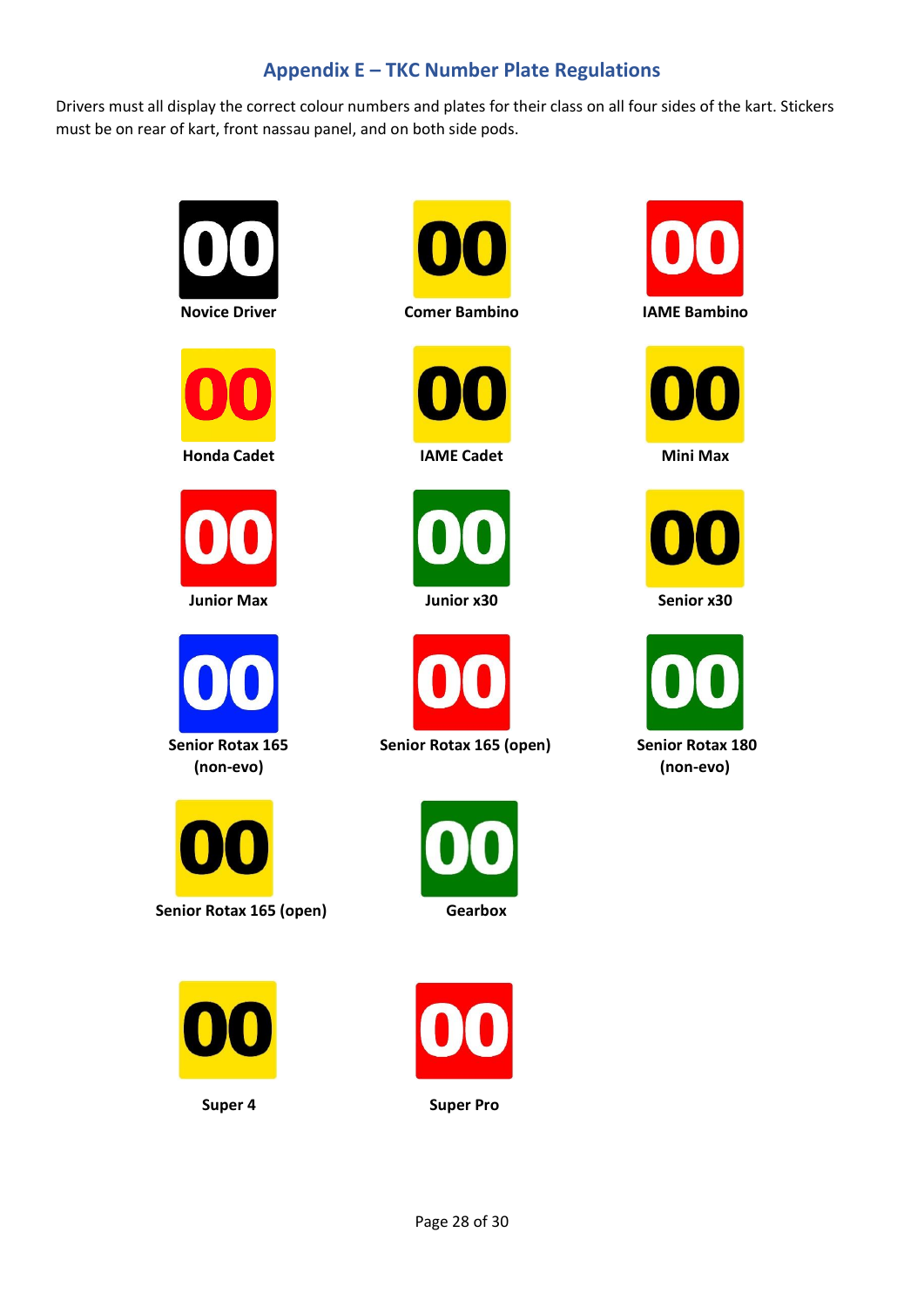<span id="page-28-0"></span>**DESSINS TECHNIQUES TECHNICAL DRAWINGS** 

#### **DESSIN TECHNIQUE N°2c**

Kit de montage de carénage avant

**TECHNICAL DRAWING No. 2c** 



 $\bigoplus$ 

Aucune partie (des vis par exemple) n'est admise dans cette zone. No parts (of the screws for example) are admitted in this area.

Brides à crochet à ouvrir et fermer à la main uniquement sans aucun outil Hook clamps are to be opened and closed by hand only without any tools.

Il n'est permis de fixer le carénage avant sur le kart qu'au moyen du kit de montage de carénage avant. Aucun autre dispositif n'est autorisé. Le carénage avant doit pouvoir reculer librement en direction du châssis sans aucune obstruction d'une partie quelconque pouvant limiter le mouvement.

Les pare-chocs avant (tubes inférieur et supérieur) doivent être rigidement fixés au châssis et présenter une surface lisse. Toute intervention mécanique ou autre destinée à augmenter la friction des pare-chocs avant est strictement interdite

#### Dans tous les cas, un espace de 27 mm minimum doit être prévu en tous points entre les pare-chocs avant (tubes inférieur et supérieur) et le carénage avant.

#### Définition «Kit de montage de carénage avant»

1. Kit de support de montage pour carénage avant (2 pièces + 8 vis au total)

2. Support de pare-chocs avant (2 demi-coques + 2 vis au total). 3. Brides à crochet réglables (les 2 pièces doivent être fabriquées en métal).

Le logo de la CIK et le numéro d'homologation doivent être estampillés sur chaque pièce

1. Kit de support de montage pour carénage avant (les 2 pièces doivent être fabriquées en plastique).

2. Support de pare-chocs avant (les 2 demi-coques doivent être fabriquées en plastique).

It is only permitted to fix the front fairing onto the kart using the front fairing mounting kit. No other device is authorised. It must be possible for the front fairing to move freely back in the direction of the chassis without any obstruction from any part that may restrict movement.

The front bumpers (lower and upper tube) must be rigidly connected with the chassis and must have a smooth surface. Any mechanical work or other intervention to maximize the friction of the front bumpers is strictly forbidden.

There must be a clearance at all points between the front bumpers (lower and upper tube) and the front fairing of a minimum of 27 mm at all times.

#### **Definition «Front fairing mounting kit»**

1. Mounting bracket kit for front fairing (2 pieces + 8 screws in total).

- 2. Front bumper support (2 half shells + 2 screws in total).
- 3. Adjustable hook clamps (the 2 pieces, shall be made of metal).

CIK Logo & Homologation number shall be embossed on each piece

1. Mounting bracket kit for front fairing (the 2 pieces shall be made of plastic).

2. Front bumper support (the 2 half shells shall be made of plastic).